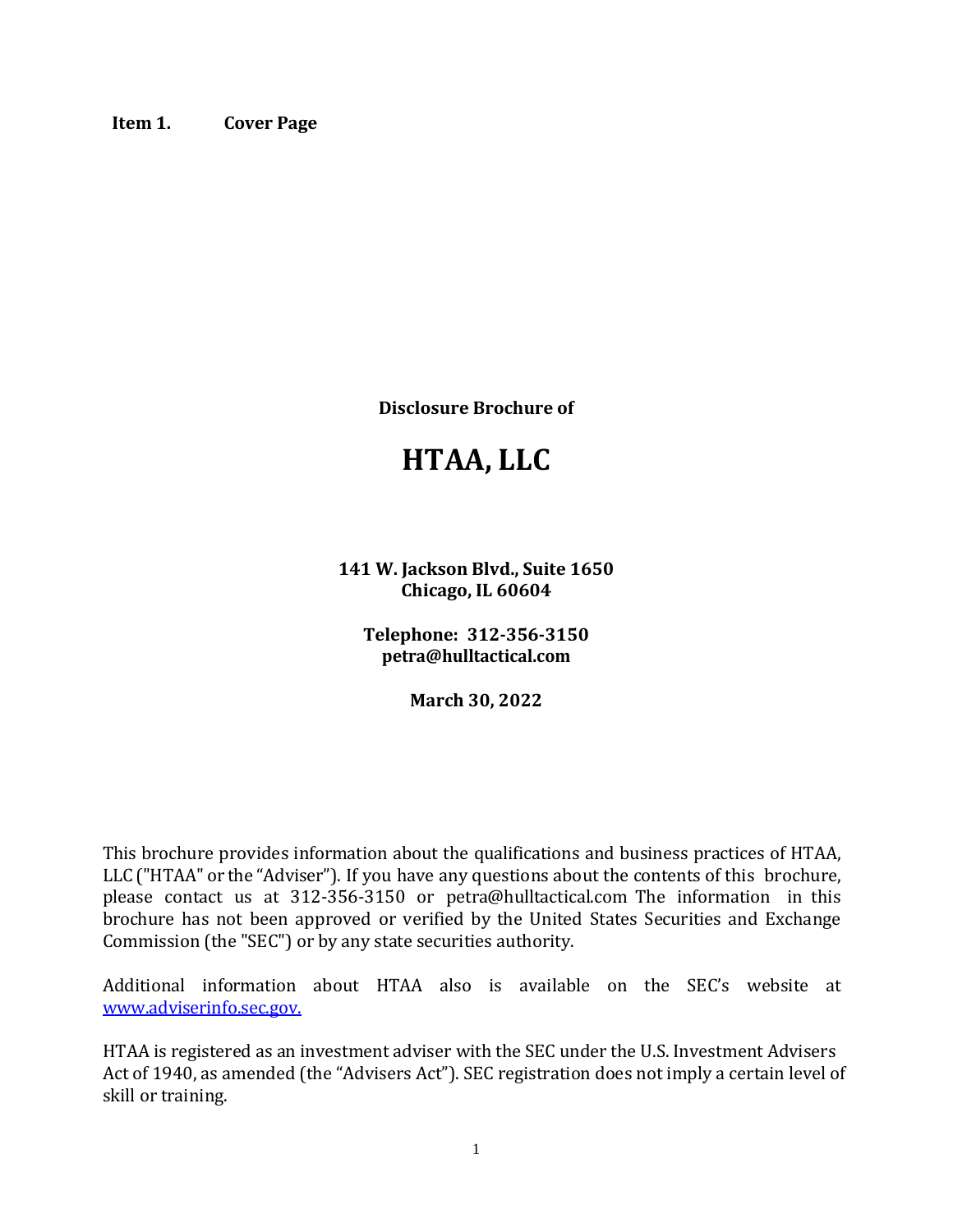### <span id="page-1-0"></span> **Item 2. Material Changes**

From time to time, HTAA may amend this Disclosure Brochure to reflect changes in the firm's business practices, changes in regulations and for routine annual updates as required under the Investment Advisers Act of 1940, as amended (the "Advisers Act") or the rules adopted by the U.S. Securities & Exchange Commission ("SEC"). This complete Disclosure Brochure or a Summary of Material Changes shall be provided to each Client annually and if a material change occurs in the business practices of HTAA or in other information set forth herein.

- Item 4: Noted that HTAA serves as the trading sub-adviser to the Hull Tactical US ETF, replacing ETC's role;
- Item 4: Updated HTAA's Regulatory Assets Under Management;
- Item 11: Updated the Code of Ethics section to align with HTAA's written Code of Ethics practices;
- Item 12 and 14: Updated to reflect HTAA's replacement of Advantage Futures, LLC with ED&F Man as its primary broker;
- Item 12: Updated language regarding HTAA's trade rotation policies;
- Item 12: Updated language regarding HTAA's policies on principal and cross transactions; and
- Item 15: Updated the language regarding HTAA's deduction of advisory fees.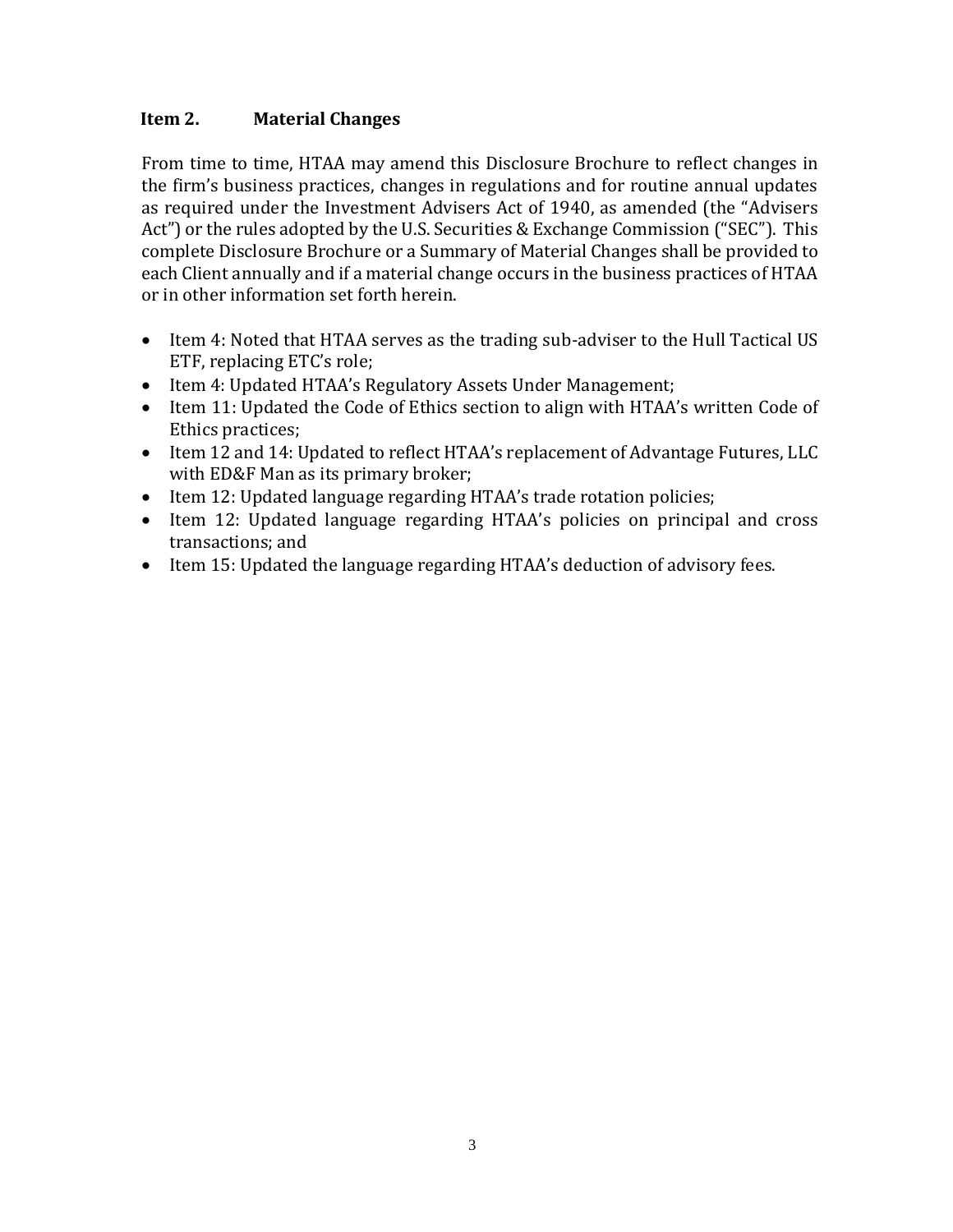# <span id="page-2-0"></span>**Item 3. Table of Contents**

| Performance Based Fees and Side-By-Side Management7                  |
|----------------------------------------------------------------------|
|                                                                      |
| Methods of Analysis, Investment Strategies and Risk of Loss 8        |
|                                                                      |
| Other Financial Industry Activities and Affiliations15               |
| Code of Ethics, Participation or Interest in Client Transactions and |
|                                                                      |
|                                                                      |
|                                                                      |
|                                                                      |
|                                                                      |
|                                                                      |
|                                                                      |
|                                                                      |
|                                                                      |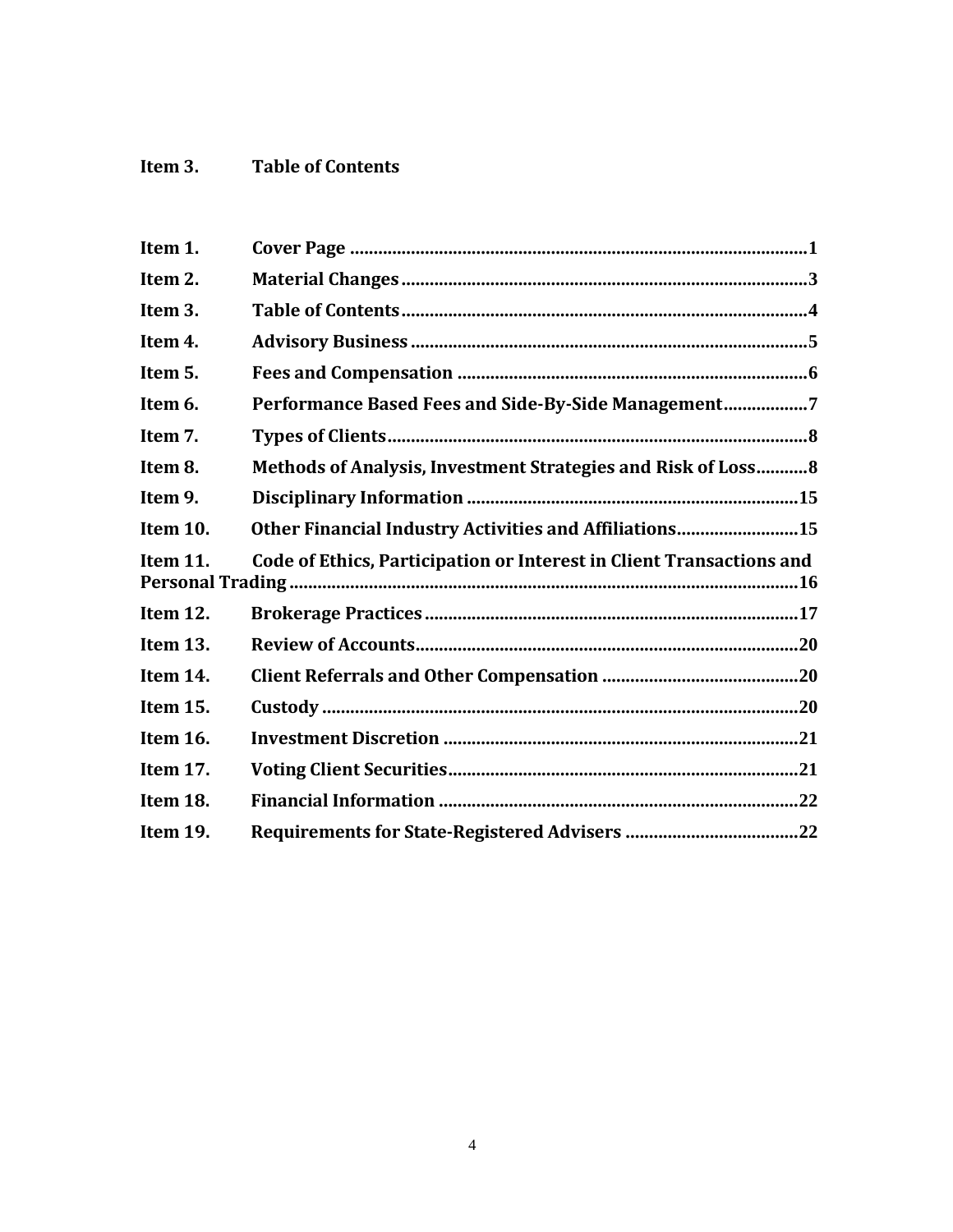#### <span id="page-3-0"></span>**Item 4. Advisory Business**

HTAA, LLC is a Delaware Limited Liability Company formed in 2013. HTAA is a registered investment adviser located in Chicago, Illinois that provides investment advisory services as an investment sub-adviser to an exchange traded fund, the Hull Tactical US ETF ("HTUS" or the "Fund"). The adviser to the Fund is Exchange Traded Concepts, LLC ('ETC" or the "Adviser"), a registered investment adviser. The Fund is an actively managed exchange- traded fund that seeks long-term capital appreciation. HTAA makes investment decisions for the Fund and continuously reviews, supervises and administers the investment program of the Fund. HTAA serves as the trading subadviser for the Fund.

HTAA also provides investment advice and management to separately managed accounts (the "Separate Accounts," and collectively with the Fund, the "Clients"). The services that HTAA provides to the Separate Accounts include initial advice regarding, and ongoing monitoring of, a Separate Account's asset allocation, general investment consulting and active management of securities portfolios for those accounts.

The Clients have no opportunity to select or evaluate any fund investments or strategies. HTAA selects all investments and strategies and directs all trading via a discretionary investment advisory agreement.

HTAA may tailor its services to the individual needs of Separate Account clients, but generally manages each such account according to the strategy selected by HTAA. Clients may impose restrictions on their Separate Accounts, but HTAA in the event restrictions imposed on such accounts would affect HTAA's investment strategy, HTAA retains the right to terminate such accounts.

HTAA's principal owner is HTAA Holdings LLC. Blair Hull is HTAA's Chairman and Founder. HTAA Holdings is a subsidiary of Hull Partners, LLC which is directly owned by Hull Investments, LLC, a family office and a Delaware limited liability company. As of December 31, 2021, HTAA had total discretionary assets under management of approximately \$50,331,618. HTAA only manages assets on a discretionary basis.

HTAA's approach to investing is rooted in capturing and combining into an "ensemble" an array of signals spanning statistical, behavioral-sentimental, technical, fundamental, and economic data sources. Through the use of statistical modeling tools and advanced machine learning, the portfolio managers continually investigate and evaluate the evolving complex relationships between these factors and the market. HTAA utilizes a proprietary quantitative trading model that takes long and short positions in exchange traded futures contracts and ETFs that seek to track the performance of the S&P 500 Index, as well as leveraged ETFs or inverse ETFs that seek to deliver multiples, or the inverse, of the performance of the S&P 500. The S&P 500 Index is a widely recognized benchmark of U.S. stock market performance that is composed primarily of large capitalization U.S. issuers. The goal of the model is to achieve long-term growth from investments in the U.S. equity and Treasury markets, independent of market direction. Recognizing that no single model can indefinitely survive the test of time, the HTAA team is continually re-evaluating and adapting its models, combining strategies into a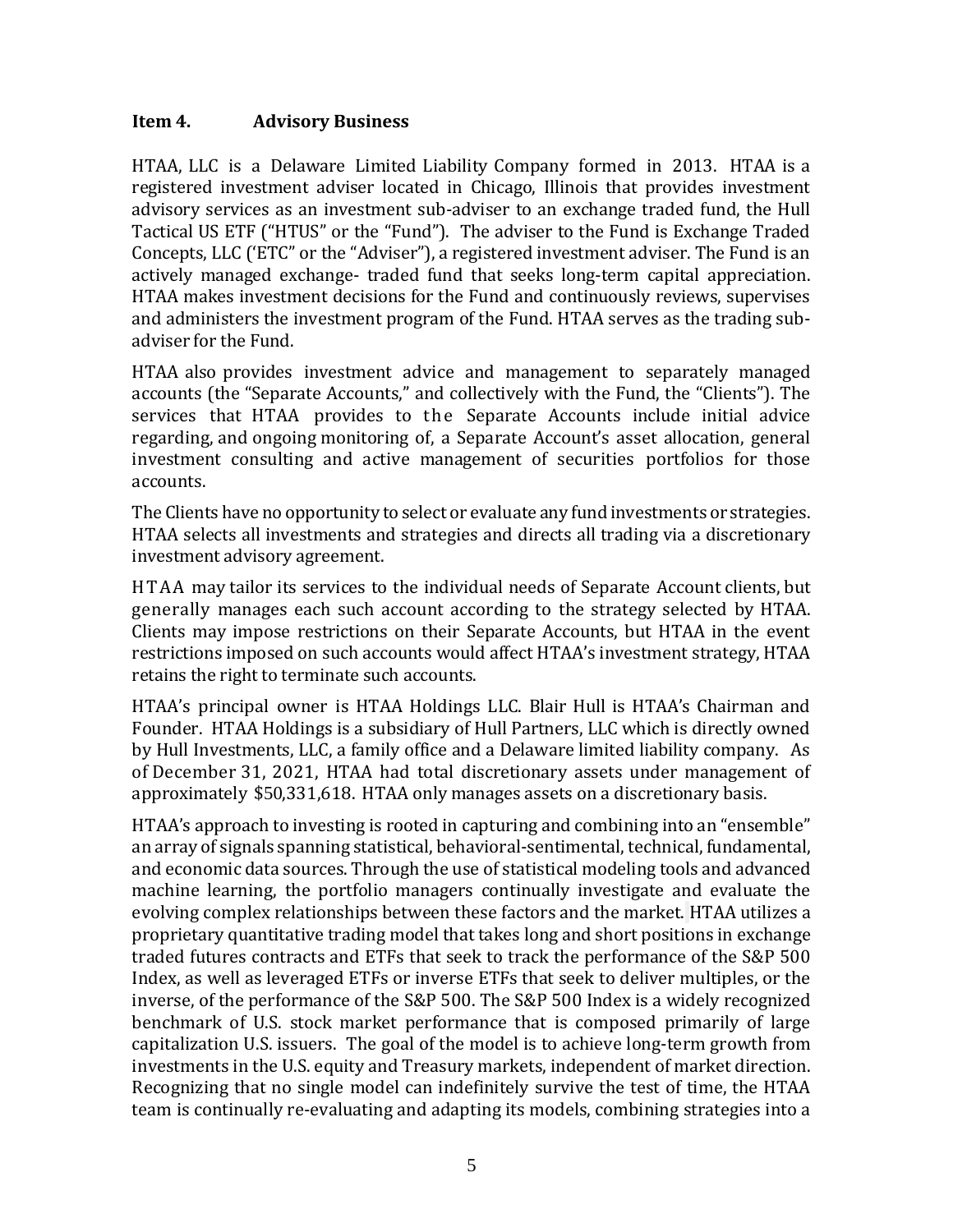blended signal that informs fund allocations on a day-to-day basis. Please see Item 8 – "Methods of Analysis, Investment Strategies and Risk of Loss," below for more information.

### <span id="page-4-0"></span>**Item 5. Fees and Compensation**

## The Fund

Pursuant to a sub-advisory agreement between HTAA (the Sub-Adviser) and ETC (the Adviser), the Adviser pays HTAA 0.81% of the average daily net assets of the Fund. This fee is paid to HTAA on a monthly basis. Please refer to the ETF's prospectus for more information on the applicable fees and expenses.

#### The Separate Accounts

Clients pay an investment advisory fee based on a percentage of the market value of the assets managed by HTAA. HTAA may also charge performance-based compensation with respect to the Separate Accounts, though at this time it has no such arrangements. HTAA's compensation from Separate Accounts varies on a case by case basis as a result of negotiations with the Client and/or factors that may include particular circumstances of the Client. Fees are also determined by the size and scope of the overall Client relationship with HTAA and its affiliates. Fees are charged quarterly in arrears based on the end of quarter notional amount and HTAA bills Clients for advisory fees incurred.

#### **Management Fee Only Account**

| <b>Notional</b> | Fee     |
|-----------------|---------|
| $$5M - $50M$    | $.80\%$ |
| \$50M - \$100M  | $.70\%$ |
| $$100M +$       | .60%    |

#### **Performance Fee Only Account**

| <b>Notional</b> | Fee                              |
|-----------------|----------------------------------|
| \$5M            | $F^{\prime}$<br>15 <sub>70</sub> |

#### General Disclosure

Accounts that invest in ETFs also pay, indirectly, investment advisory fees to the managers of those funds. HTAA believes that its fees are competitive with fees charged by other investment advisers for comparable services. Comparable services may be available, however, from other sources for lower fees.

Each Separate Account client will enter into a Trading Advisory Agreement with HTAA whereby each such client will appoint HTAA to manage the investment of all cash and other assets in the account. The Trading Advisory Agreement may be terminated in the following manner: (i) by either party (for any reason or no reason) upon not less than 30 days' written notice to the other party (or such shorter period as may be agreed upon by the client and HTAA in writing); (ii) by either party upon a material breach of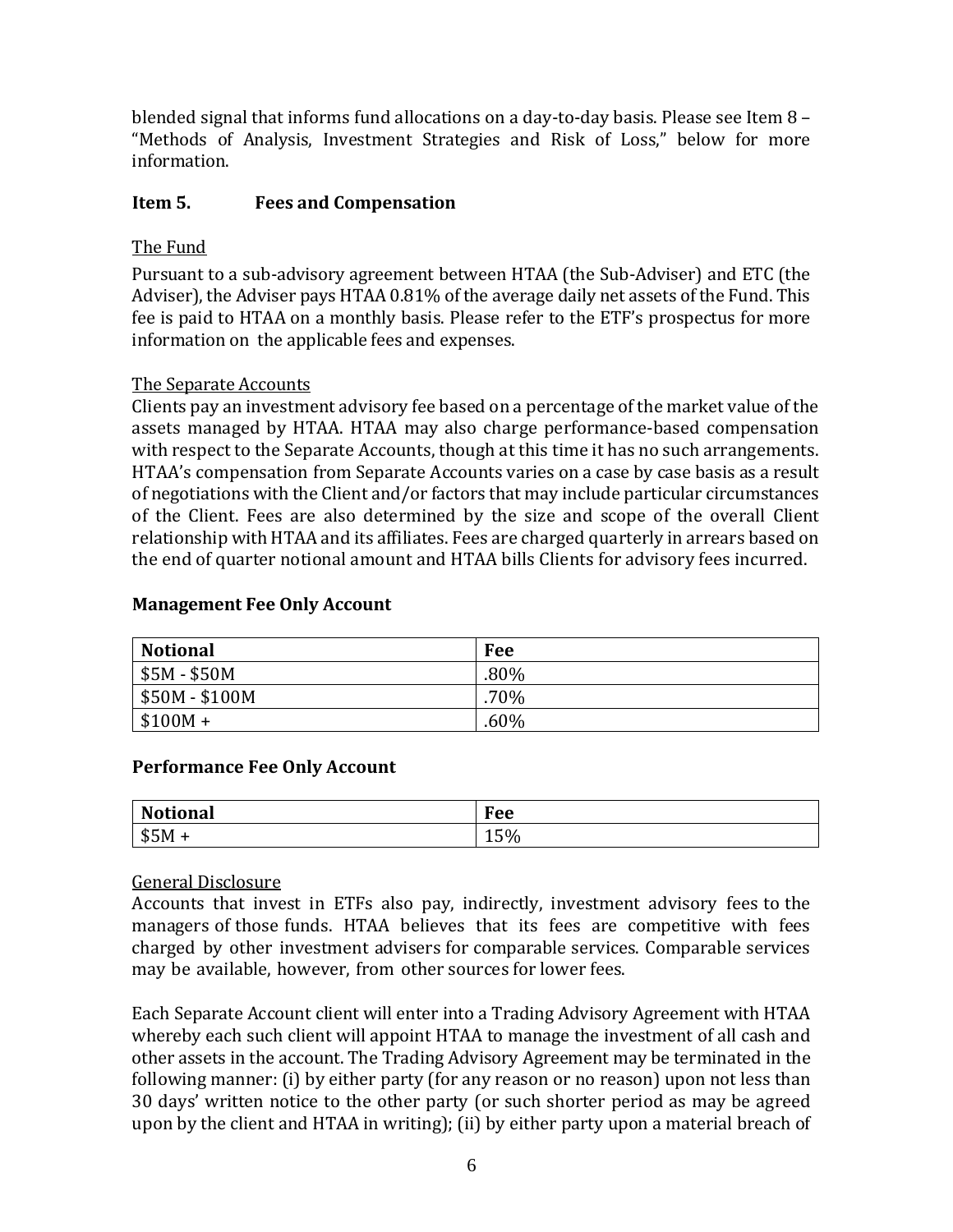the Agreement by the other party, unless such breach shall have been cured by the breaching party or waived by the non-breaching party within 15 days after receipt of written notice of such breach; or (iii) immediately by one party if the other party is dissolved, becomes insolvent, is unable to pay its debts as they fall due, makes a general claim instituted against it a proceeding seeking a judgment of insolvency or bankruptcy, or if a liquidator, administrator or equivalent is appointed in respect of such party or substantially all of its assets.

In all cases, expenses, the pro rata portion of the management fee through the date of termination are charged to the account. All prepaid but unearned advisory fees are refunded on termination of a client's account.

Each Separate Account is responsible for its own costs and expenses, including trading costs and expenses including:

- Brokerage commissions
- Clearing fees
- Stamp duties
- NFA fees
- Exchange fees
- Miscellaneous fees such as telephone order placement
- Legal, accounting or bookkeeping fees
- Administrator fees

HTAA bears its own operating, general, administrative and overhead costs and expenses, other than the expenses described above.

#### <span id="page-5-0"></span>**Item 6. Performance Based Fees and Side-By-Side Management**

HTAA offers accounts that pay performance-based compensation as well as accounts that are charged an asset-based fee, though it has no such accounts at this time. Certain supervised persons of HTAA may simultaneously manage accounts that are charged performance-based fees and accounts that are charged asset-based fees. The portfolio managers of these accounts utilize substantially similar investment strategies and invest in substantially similar assets for both account types. This portfolio management relationship is often referred to as "side-by-side management." Accounts that pay performance-based fees reward HTAA based on the performance in those accounts. As a result, performance-based fee arrangements likely provide a heightened incentive for portfolio managers to make investments that present a greater potential for return but also a greater risk of loss and that may be more speculative than if only asset-based fees were applied. The side by-side management of accounts that pay performance-based fees and accounts that only pay an asset-based fee creates a conflict of interest because there is an inherent incentive for the portfolio manager to favor accounts with the potential to receive greater fees. To address these types of conflicts, HTAA has adopted policies and procedures pursuant to which investment opportunities will be allocated among similarly situated Clients in a manner that HTAA believes is fair and equitable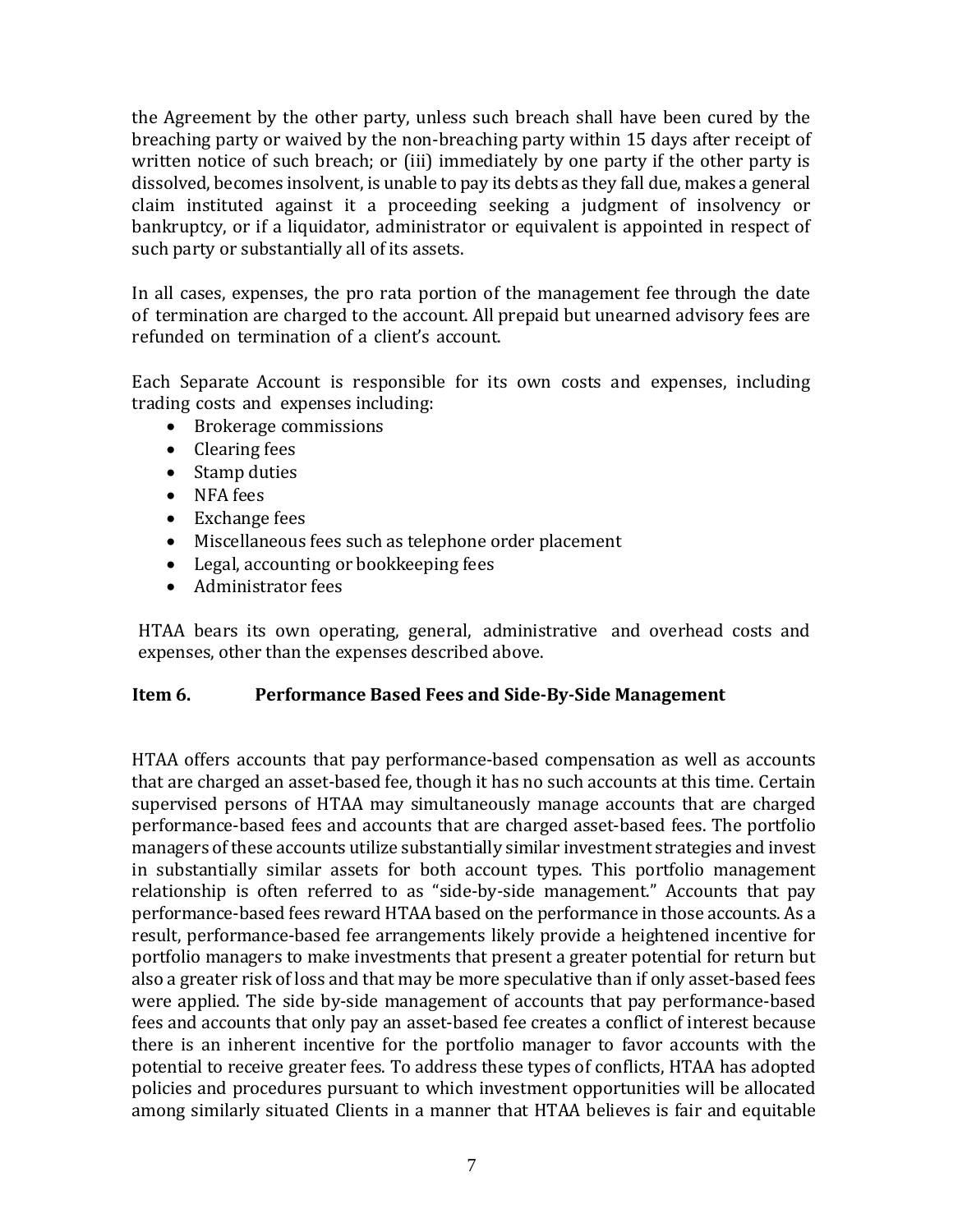over time. To further manage these potential conflicts of interest, the Adviser monitors accounts within the same strategy in an effort to ensure performance is consistent across accounts. The Adviser's portfolio managers are responsible for the daily management and review of the accounts under their supervision. HTAA conducts reviews of its portfolio managers' accounts on a periodic basis. Currently, HTAA has no accounts that pay performance based fees.

# <span id="page-6-0"></span>**Item 7. Types of Clients**

HTAA provides investment advice to the Fund and to the Separate Accounts.

With regard to the Fund, individual shares may only be purchased and sold on a national securities exchange through a broker-dealer. The Fund's shares are listed on the NYSE Arca, Inc. (the "Exchange"). The shares of the Fund that trade on the Exchange are "created" at their NAV by market makers, large investors and institutions only in a large specified number of shares called a "Creation Unit." The Fund issues and redeems shares on a continuous basis, at NAV, only in Creation Units of at least 2 5 , 0 0 0 shares. A "creator" enters into an authorized participant agreement ("Participant Agreement") with the Distributor or uses a Depository Trust Company ("DTC") participant who has executed a Participant Agreement (an "Authorized Participant"), and deposits into the Fund a portfolio of securities closely approximating the holdings of the Fund and/or a specified amount of cash, together totaling the NAV of the Creation Unit(s), in exchange for at least 25,000 shares of the Fund (or multiples thereof).

The price of the Fund's shares is based on market price, and because exchangetraded fund shares trade at market prices rather than NAV, shares may trade at a price greater than NAV (premium) or less than NAV (discount).

With regard to the Separate Accounts, HTAA generally requires a minimum of \$5,000,000 to open a Separate Account but may waive this minimum. HTAA's Separate Account clients may include high-net-worth individuals, institutions, trusts, endowments and pension plans.

# <span id="page-6-1"></span>**Item 8. Methods of Analysis, Investment Strategies and Risk of Loss**

#### HTUS Investment Strategy

HTAA utilizes various proprietary, analytical investment models that examine current and historical market data to attempt to predict the performance of the S&P 500 Index on a time horizon ranging from 1 day to 6 months. The models deliver investment signals that HTAA amalgamates into an overall market view to make investment decisions for the Fund. Depending on the discretion of HTAA and the investment signals delivered by the models, HTAA may take certain long or short positions in one or more S&P 500-related ETFs and S&P 500-related futures. When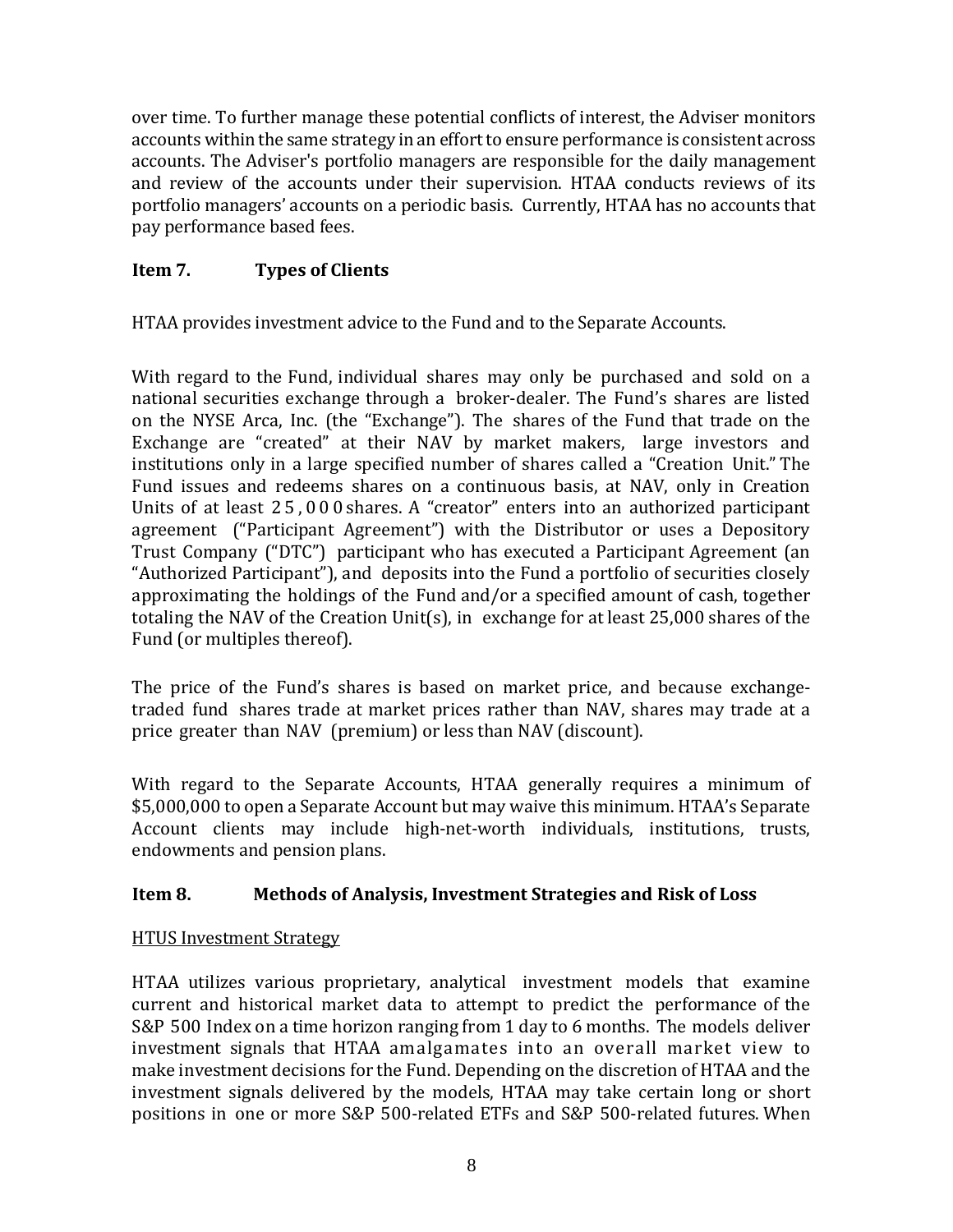the Fund takes long positions, it may maintain long exposure of up to 200% of its net assets; exposure to short positions is limited to no more than 100% of its net assets. HTAA may adjust the Fund's long and short positions when necessary to take into account new market conditions as well as data from the models. Positions may be adjusted at the HTAA's discretion as model predictions and market opportunities fluctuate.

The Fund seeks to achieve its investment objective of long-term capital appreciation by taking long and short positions in one or more exchange-traded funds that seek to track the performance of the S&P 500® Index. Effective January 4, 2021, the Fund also will seek to achieve its investment objective by entering into S&P 500 Index-related options and options on S&P 500-related ETFs. The S&P 500 Index is a widely recognized benchmark of U.S. stock market performance that is composed primarily of largecapitalization U.S. issuers.

In seeking to achieve its investment objective, the Fund may engage in short sales of S&P 500-related ETFs. The Fund may also invest up to 10% of its total assets in leveraged or inverse ETFs that seek to deliver multiples (long), or the inverse (short), of the performance of the S&P 500 Index, respectively. However, in seeking its investment objective, the Fund does not seek performance that is a specific multiple or inverse, or inverse multiple of theS&P 500 Index. The Fund may invest in leveraged or inverse ETFs on a daily basis or longer consistent with HTAA's views on prevailing and anticipated market conditions.

The Fund will enter into futures contracts, in conjunction with investing in shares of an S&P 500-related ETF, to seek the desired long or short exposure to the S&P 500 Index. However, the Fund does not use futures as the sole or a primary means of pursuing its investment strategy. Instead, the Fund trades futures when HTAA determines that doing so may provide an efficient means of seeking exposure to the S&P 500 Index that is complementary to its investment in shares of an S&P 500-related ETF. The Fund therefore is not intended to provide investors with a means of accessing a trading strategy that is principally focused on accessing the market for S&P 500 Index futures.

During periods when the Fund's assets (or portion thereof) are not fully invested in one or more S&P 500-related ETFs or otherwise exposed to the S&P 500 Index, all or a portion of the Fund may be invested in cash instruments, which for this purpose include U.S. Treasury obligations; cash and cash equivalents including commercial paper, certificates of deposit and bankers' acceptances; repurchase agreements; shares of money market mutual funds; and high-quality, short-term debt instruments including, in addition to U.S. Treasury obligations, other U.S. government securities (collectively, "Cash Instruments"). Additionally, to respond to certain adverse market, economic, political or other conditions, the Fund may invest 100% of its assets, without limitation, in Cash Instruments. The Fund may be invested in this manner for extended periods, depending on the HTAA's assessment of market conditions. During this time, the Fund may not be able to meet its investment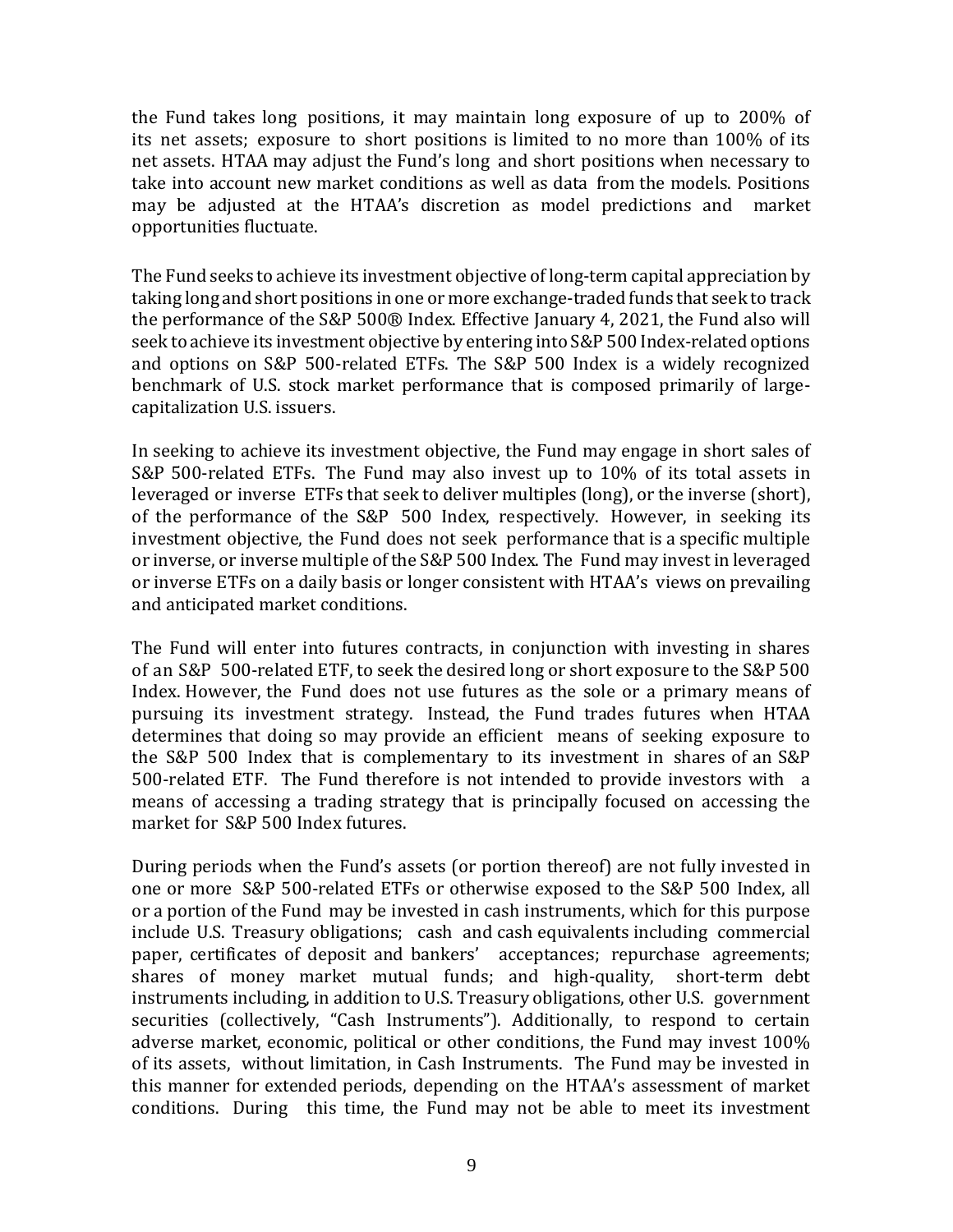objective. To the extent that the Fund invests in Underlying ETFs or money market mutual funds, the Fund would bear its pro rata portion of each such money market fund's advisory fees and operational expenses.

The Adviser, on behalf of the Fund, has claimed an exclusion from the definition of the term "commodity pool operator" under the Commodity Exchange Act. As a result, neither the Adviser nor the Sub-Advisers, including HTAA, on behalf of the Fund, are required to be registered in that capacity with the Commodity Futures Trading Commission (the "CFTC"), nor are they regulated by the CFTC as a registered commodity pool operator or commodity trading advisor with respect to the Fund. The exclusion on which the Fund relies requires the Fund to limit its exposure to futures and other CFTC-regulated derivatives (such as swaps that reference broadbased securities indexes) to certain *de minimis* levels measured as a percentage of the Fund's liquidation value. HTAA intends to manage the Fund's investments in S&P 500 futures and S&P 500-related ETFs that trade CFTC-regulated derivatives in accordance with those levels at all times.

#### Separate Accounts Investment Strategy

The Advisor's investment objective is to generate long-term risk adjusted returns that exceed those of the S&P 500 Index, a widely recognized benchmark of U.S. stock market performance that is composed primarily of publicly traded large-capitalization common stocks. The Advisor believes that consistent application of data-driven algorithms may be used to achieve the objective. As a result, the Advisor's research process, investment selection criteria, and buy and sell disciplines are driven by rigorous quantitative methods.

The Advisor utilizes various proprietary, analytical investment models that examine current and historical market data to attempt to predict the performance of the S&P 500 Index. The Advisor's strategy allows for long exposure of up to 200% and short exposure of up to 100% of the Account's Nominal Account Size. In general, Account exposure is adjusted daily, using exchange traded futures contracts designed to track the performance of the S&P 500 Index, based on the output of the Advisor's models. In addition to using model forecasts, however, the Advisor may also adjust the long and short positions of the Account according to the Advisor's discretion to take into account market conditions and opportunities.

During periods when the Account's assets (or any portion thereof) are not fully invested in S&P 500-related futures, all or a portion of the Account may be invested in cash instruments, which for this purpose include U.S. Treasury obligations; cash and cash equivalents including commercial paper, certificates of deposit and bankers' acceptances; repurchase agreements; shares of money market mutual funds; and highquality, short-term debt instruments including, in addition to U.S. Treasury obligations, other U.S. government securities (collectively, "Cash Instruments").

Additionally, to respond to certain adverse market, economic, political or other conditions, the Account may invest all or any portion of Account assets, without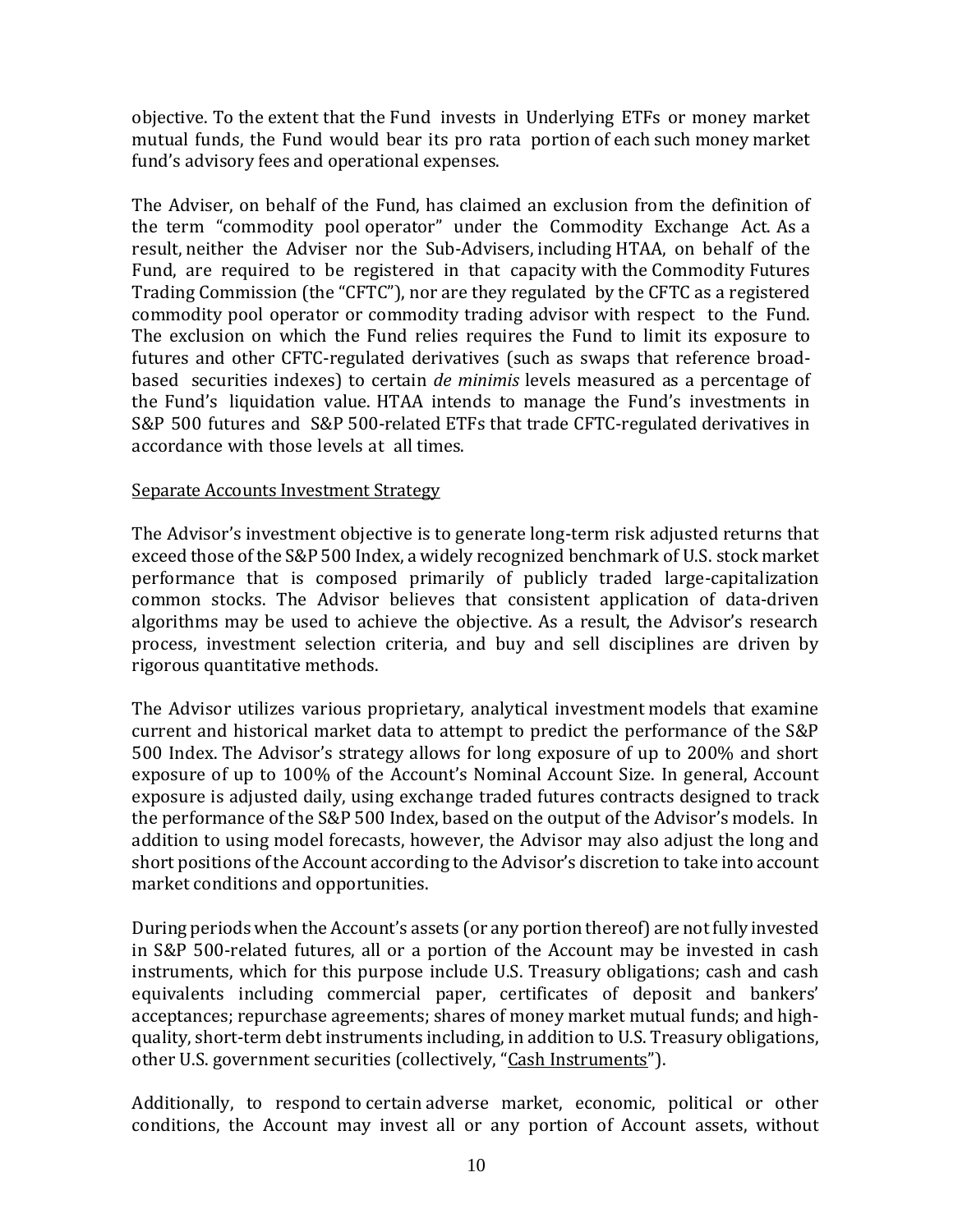limitation, in Cash Instruments. The Account may be invested in Cash Instruments for extended periods of time based on the Advisor's assessment of market conditions.

#### Risk Factors

Investing in securities involves risk of loss that clients should be prepared to bear. Below you will find a detailed description of the material risks that apply to the investment strategies listed in the chart in "Methods of Analysis, Investment Strategies and Risk of Loss".

*Authorized Participants, Market Makers and Liquidity Providers Concentration*. The Fund has a limited number of financial institutions that may act as Authorized Participants. In addition, there may be a limited number of market makers and/or liquidity providers in the marketplace. To the extent either of the following events occur, Fund shares may trade at a material discount to NAV and possibly face delisting: (i) Authorized Participants exit the business or otherwise become unable to process creation and/or redemption orders and no other Authorized Participants step forward to perform these services, or (ii) market makers and/or liquidity providers exit the business or significantly reduce their business activities and no other entities step forward to perform their functions.

*Concentration Risk.* The Fund may be susceptible to an increased risk of loss due to adverse occurrences to the extent that the Fund's investments are concentrated in a particular country, region, market, group of industries, sector or asset class.

*Counterparty Risk.* The Fund is subject to the risk that a counterparty to a financial instrument may default on its payment obligation to the Fund. Such a default may cause the value of an investment in the Fund to decrease. Changes in the credit rating of a debt security held by the Fund could have a similar effect.

*Derivatives Risk.* The Fund uses futures contracts, which is a type of derivative contract. Underlying ETFs, and in particular leveraged and inverse ETFs, may use futures contracts and other types of derivatives, such as options and options on futures and enter into swap agreements. A derivative refers to any financial instrument whose value is derived, at least in part, from the price of another security or an asset, rate or, in the case of the Fund, a specified index - the S&P 500. The use of derivatives presents risks different from, and possibly greater than, the risks associated with investing directly in traditional securities. Changes in the value of a derivative may not correlate perfectly with the underlying asset, rate or index. Gains or losses in a derivative may be magnified and may be much greater than the derivative's original cost.

*Early Closing Risk*. An unanticipated early closing of the NYSE Arca (the "Exchange") may result in a shareholder's inability to buy or sell shares of the Fund on that day.

*Equity Risk*. The prices of equity securities in which the Fund's Underlying ETFs invest may rise and fall daily. These price movements may result from factors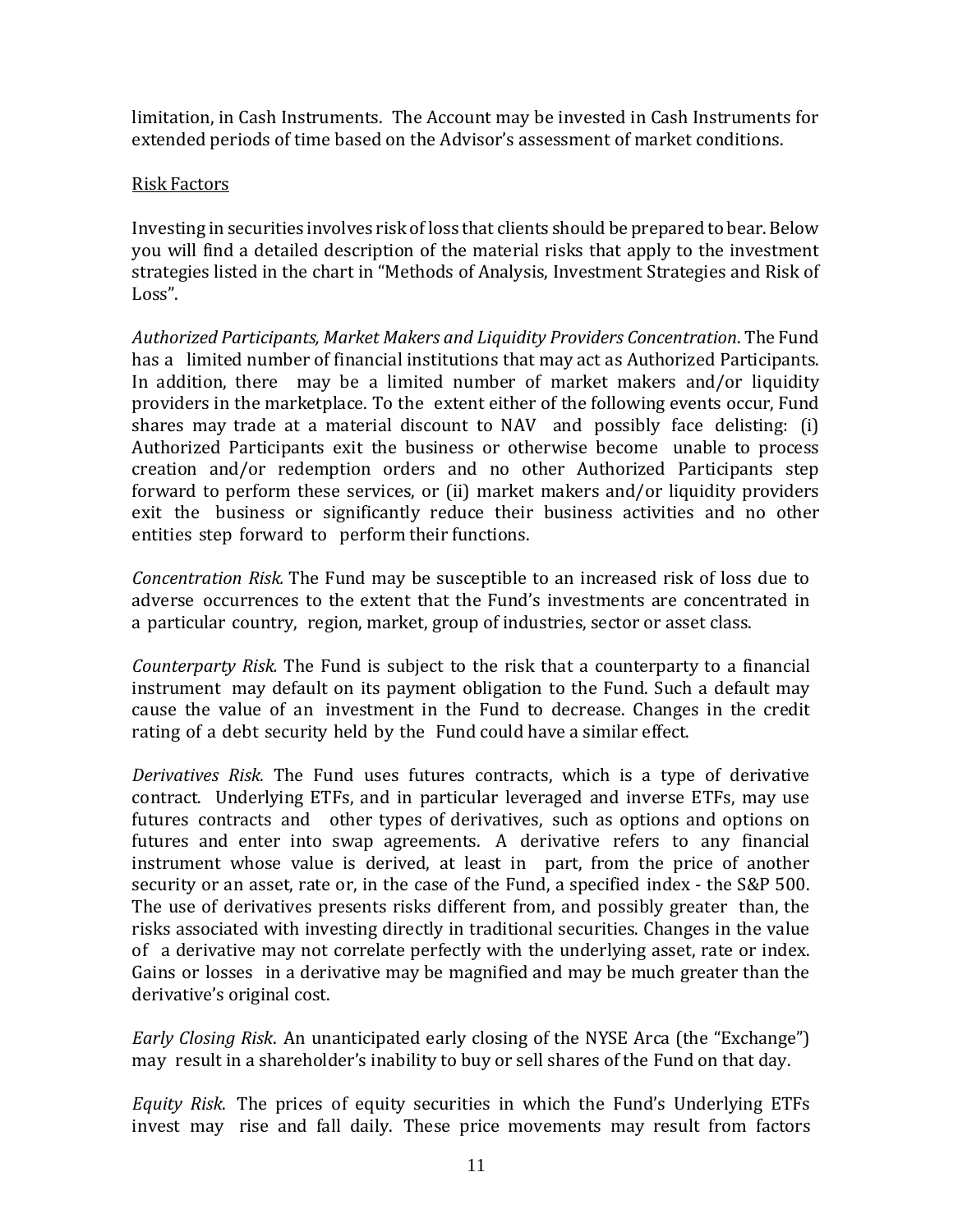affecting individual issuers, industries or the stock market as a whole.

*Futures Contracts Risk.* Futures contracts are a type of derivative investment, and the Fund is subject to the risks of investment in derivatives. In addition, there may be an imperfect correlation between the changes in market value of the securities or other underlying assets held by the Fund and the prices of futures contracts. When the Fund has an open futures contract position, it is subject to daily variation margin calls that could be substantial in the event of adverse price movements. If the Fund has insufficient cash to meet daily variation margin requirements, it might need to sell securities at a time when such sales are disadvantageous.

*Interest Rate Risk*. The value of the Fund's fixed-income assets will decline because of rising interest rates. The magnitude of this decline will often be greater for longerterm fixed-income securities than shorter-term fixed-income securities.

*Issuer Risk*. Issuer-specific events, including changes in the financial condition of an issuer, may have a negative impact on the value of the Fund. To the extent that the Fund has exposure to issuers via its short positions, the Fund is more susceptible to the risk that an issuer's securities may appreciate in value because of, among other events, increased demand for the issuer's products or services or improved management performance.

*Large-Capitalization Risk*. The Fund, through its investments in Underlying ETFs, will invest a relatively large percentage of its assets in the securities of largecapitalization companies. As a result, the Fund's performance may be adversely affected if securities of large-capitalization companies underperform (or in the case of short positions, outperform) securities of smaller- capitalization companies or the market as a whole. The securities of large-capitalization companies may be relatively mature compared to smaller companies and therefore subject to slower growth during times of economic expansion.

*Leveraging Risk.* The Fund is subject to the risk that certain transactions of the Fund, such as short sales and investments in Underlying ETFs that use leverage to seek to deliver multiples (long), or the inverse (short), of the performance of the S&P 500 Index, will cause the Fund to be more volatile than if the Fund had not entered into those transactions. The greater the investment in instruments that give rise to leverage, the more this leverage will magnify any losses on those investments.

*Liquidity Risk*. Trading in shares of the Fund or an Underlying ETF may be halted because of market conditions or for reasons that, in the view of a stock exchange, make trading in shares inadvisable. In addition, trading in listed securities is subject to trading halts caused by extraordinary market volatility pursuant to "circuit breaker" rules. A particular investment may be difficult to purchase or sell, and the Fund may be unable to sell illiquid securities at an advantageous time or price or achieve its desired level of exposure to the S&P 500 Index.

*Management Risk*. HTAA continuously evaluates the Fund's holdings, purchases and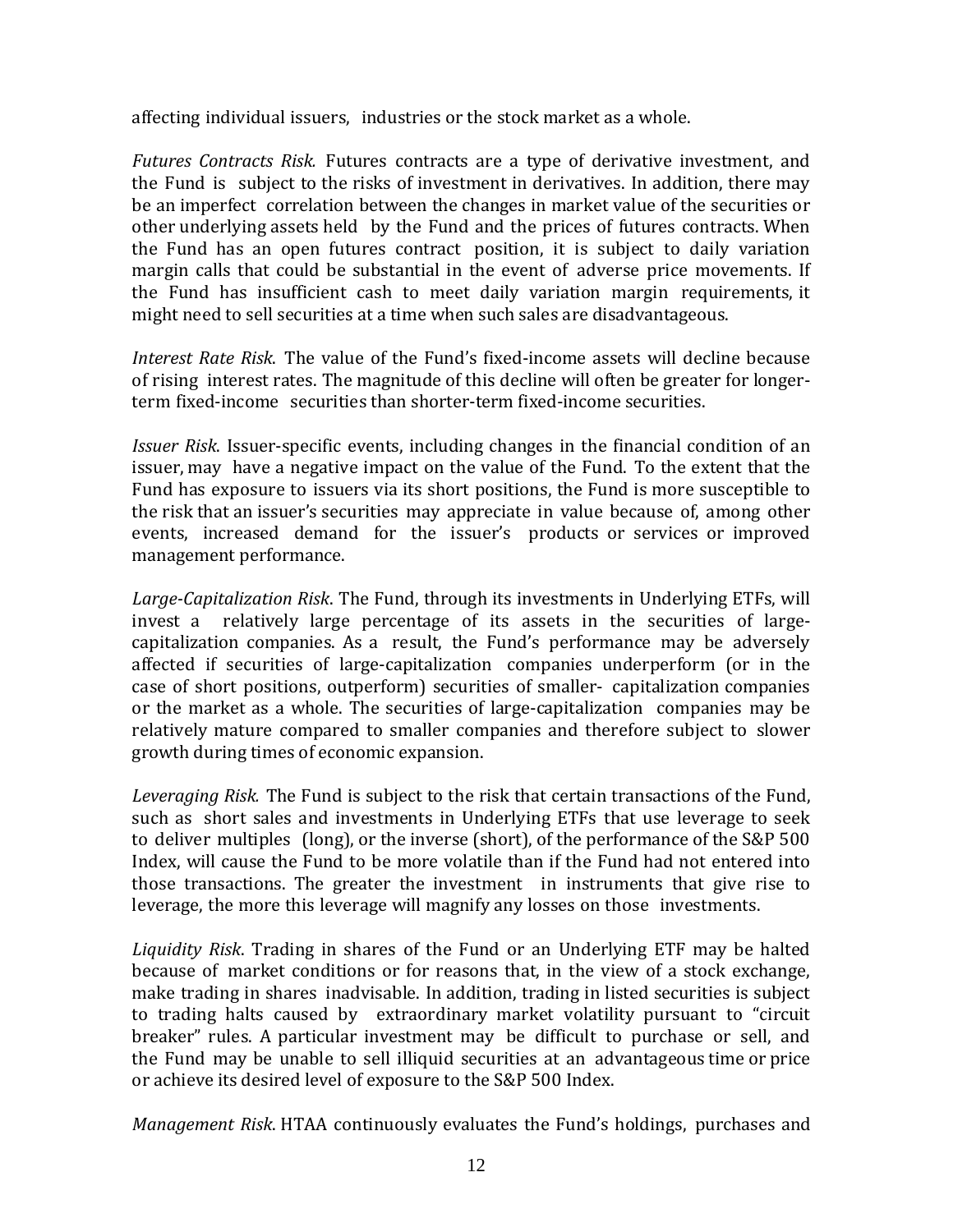sales with a view to achieving the Fund's investment objectives. However, the achievement of the stated investment objectives cannot be guaranteed over shortor long-term market cycles. HTAA's judgments about the markets, the economy, or companies may not anticipate actual market movements, economic conditions or company performance, and these judgments may affect the return on your investment. The quantitative models used by HTAA may not perform as expected, particularly in volatile markets. Moreover, HTAA is a recently formed investment adviser with no prior experience managing registered investment companies.

*Market Risk*. Due to market conditions, the value of the Fund's investments may fluctuate significantly from day to day. This volatility may cause the value of your investment in the Fund to decrease.

*Model and Data Risk.* HTAA utilizes, in part, proprietary, analytical investment models to attempt to predict the performance of the S&P 500 Index. The use of predictive models has inherent risks. Because the use of predictive models are usually constructed based on data supplied by third parties, the success of using such models as part of the HTAA's investment approach may depend heavily on the accuracy and reliability of the supplied data. If incorrect data is used, the resulting information will be incorrect, which could cause the Fund to underperform. In addition, the models may not perform as intended for many reasons, including errors, omissions, imperfections or malfunctions.

*Portfolio Turnover Risk*. The Fund's investment strategy may result in relatively high portfolio turnover, which may result in increased transaction costs and may lower Fund performance.

*Trading Risk*. Shares of the Fund may trade on the Exchange above or below their net asset value ("NAV"). The NAV of shares will fluctuate with changes in the market value of the Fund's holdings. In addition, although the Fund's shares are currently listed on the Exchange, there can be no assurance that an active trading market for shares will develop or be maintained.

*Short Sales Risk*. Short sales are transactions in which the Fund sells a security it does not own. To complete the transaction, the Fund must borrow the security to make delivery to the buyer. The Fund is then obligated to replace the security borrowed by purchasing the security at the market price at the time of replacement. The price at such time may be higher or lower than the price at which the security was sold by the Fund. If the underlying security goes down in price between the time the Fund sells the security and buys it back, the Fund will realize a gain on the transaction. Conversely, if the underlying security goes up in price during the period, the Fund will realize a loss on the transaction. Any such loss is increased by the amount of premium or interest the Fund must pay to the lender of the security. Likewise, any gain will be decreased by the amount of premium or interest the Fund must pay to the lender of the security. Because a short position loses value as the security's price increases and the market price of the security sold short could increase without limit, the loss on a short sale is theoretically unlimited. Short sales involve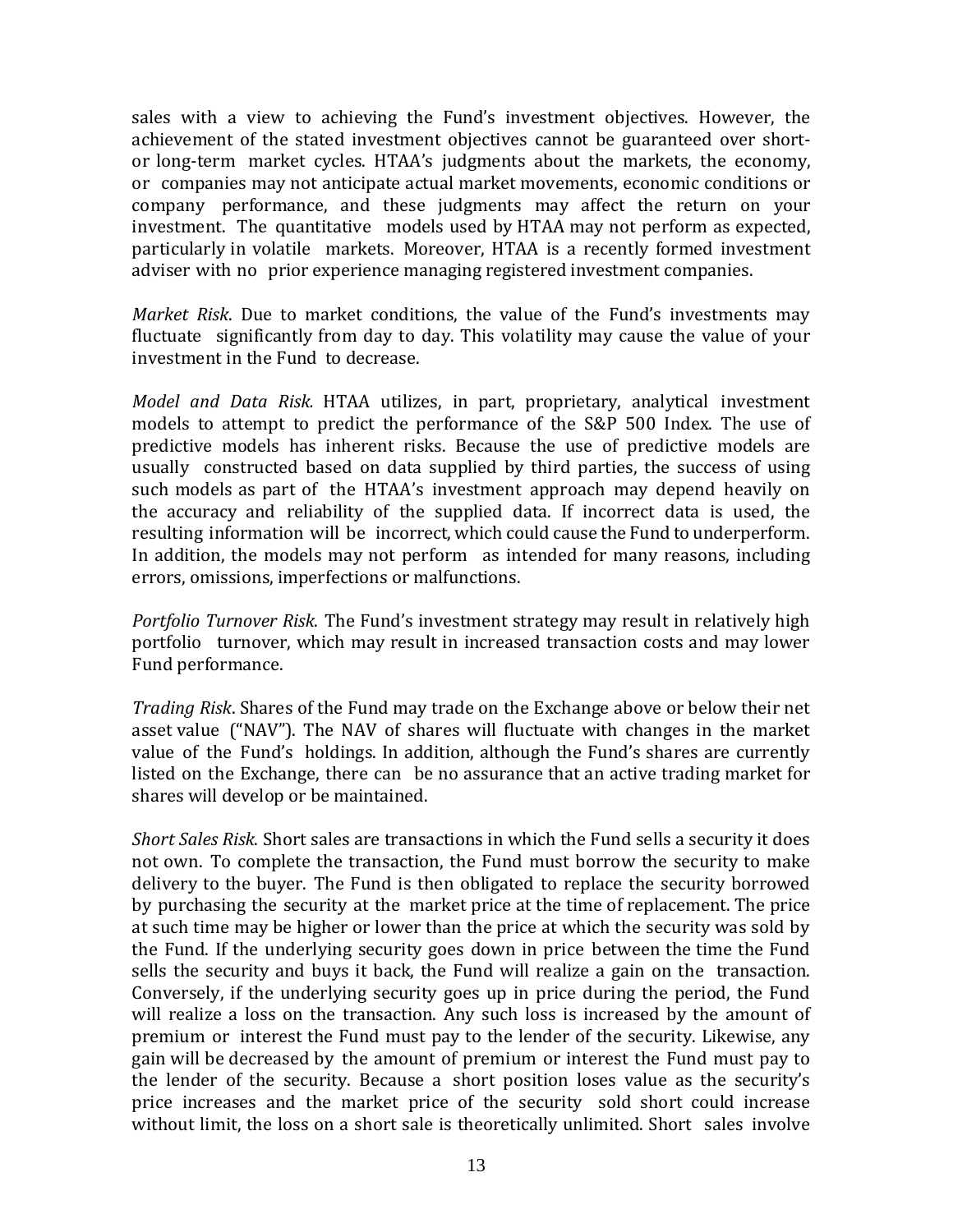leverage because the Fund borrows securities and then sells them, effectively leveraging its assets. The use of leverage may magnify gains or losses for the Fund.

*Underlying ETF Risk*. The Fund will invest in (and short) ETFs, and its performance will be directly related to the performance of the Underlying ETFs. Through its positions in these Underlying ETFs, the Fund will be subject to the risks associated with such vehicles, including the possibility that the value of the securities or instruments held by an ETF could decrease (or increase in the case of short positions). Lack of liquidity in an Underlying ETF can result in its value being more volatile than the underlying portfolio investment. In addition, by investing in the Fund, shareholders indirectly bear fees and expenses charged by the Underlying ETFs in addition to the Fund's direct fees and expenses. As a result, the cost of investing in the Fund may exceed the costs of investing directly in Underlying ETFs. The Fund may purchase ETFs at prices that exceed the net asset value of their underlying investments and may sell ETF investments at prices below such net asset value and will likely incur brokerage costs when it purchases and sells ETFs.

An Underlying ETF may not be actively managed and therefore the Underlying ETF would not sell shares of an equity security due to current or projected underperformance of a security, industry or sector, unless that security is removed from the S&P 500 Index or the selling of shares is otherwise required upon a rebalancing of the S&P 500 Index. Also, an Underlying ETF will not be able to replicate exactly the performance of the S&P 500 Index because the total return generated by portfolio securities of an Underlying ETF will be reduced by transaction costs and other expenses not incurred by the S&P 500 Index.

Through its investment in Underlying ETFs, the Fund is also indirectly subject to Counterparty Risk, Concentration Risk, Derivatives Risk, Equity Risk, Issuer Risk, Large-Capitalization Risk, Leveraging Risk, Management Risk, Market Risk and Trading Risk.

*Underlying Leveraged and Inverse ETF Risk*. When the Fund invests in Underlying ETFs that seek to provide investment results that are the inverse of the performance of an underlying index, the Fund will indirectly be subject to the risk that the performance of such Underlying ETFs will fall as the performance of the Underlying ETF's benchmark rises - a result that is the opposite from traditional mutual funds. In addition, the Underlying ETFs held by the Fund may utilize leverage (*i.e.*, borrowing) to acquire their underlying portfolio investments. The use of leverage may exaggerate changes in an Underlying ETF's share price and the return on its investments. Accordingly, the value of the Fund's investments in Underlying ETFs may be more volatile and all other risks, including the risk of loss of an investment, tend to be compounded or magnified. Any losses suffered by an Underlying ETF as a result of the use of leverage could adversely affect the Fund's net asset value and an investor could incur a loss in their investment in the Fund. Inverse and leveraged Underlying ETFs are designed to achieve their objectives for a single day only. For periods longer than a single day, a leveraged or inverse Underlying ETF will lose money when the level of the underlying index is flat over time, and it is possible that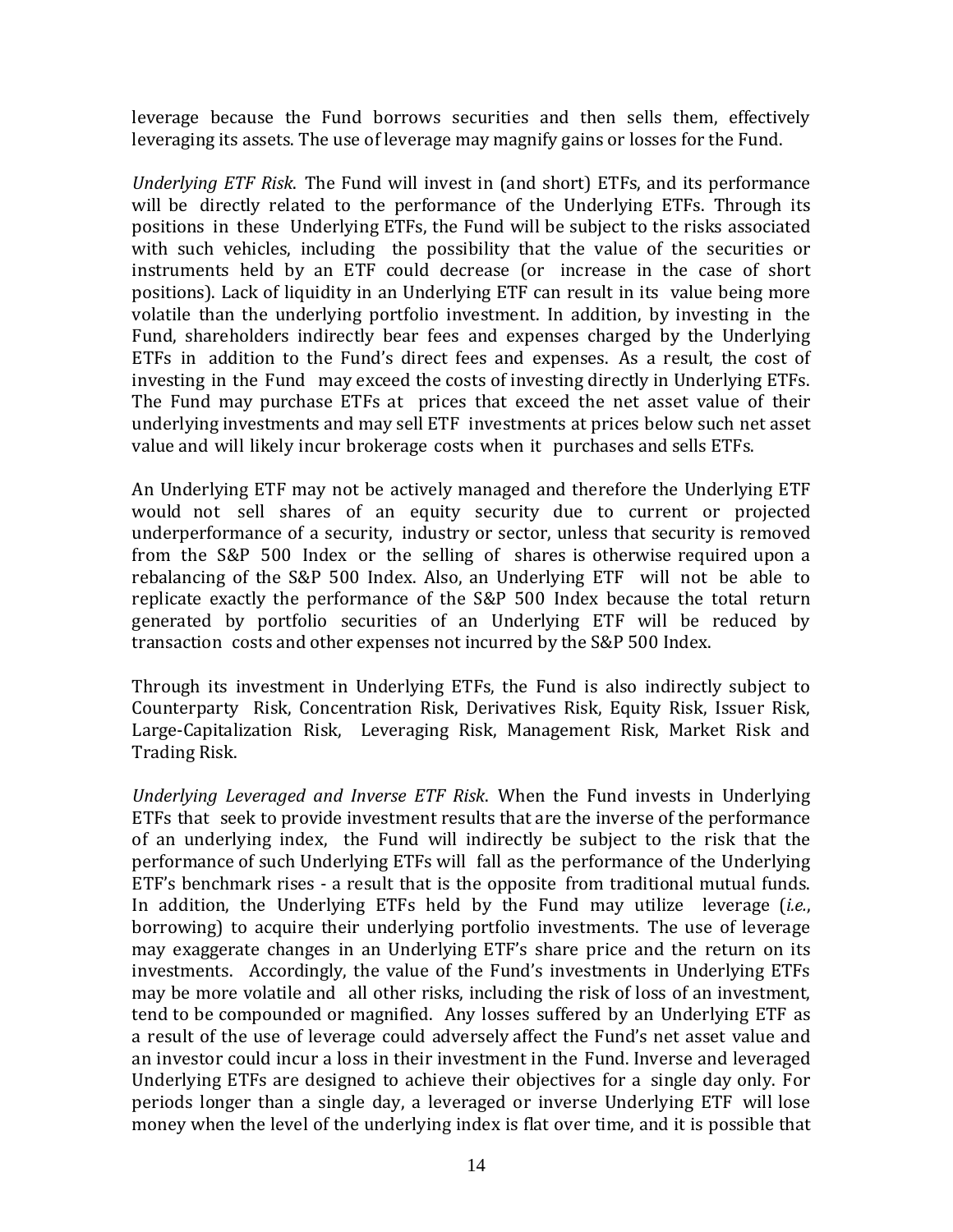a leveraged or inverse Underlying ETF will lose money over time even if the level of the underlying index rises or, in the case of an inverse Underlying ETF, falls. Longer holding periods, higher index volatility, greater leverage and inverse exposure each exacerbate the impact of compounding on a fund's returns.

*U.S. Government Securities Risk*. The Fund may invest in U.S. government securities, which are subject to price fluctuations and to default in the event that an agency or instrumentality defaults on an obligation not backed by the full faith and credit of the United States.

# *Options risk*

Options carry a high level of risk and are not suitable for all investors. Certain requirements must be met to trade options. Covered calls provide downside protection only to the extent of the premium received and limit upside potential to the strike price plus premium received. Multiple-leg strategies will involve multiple commissions. Please read the Options Disclosure Document called Characteristics and Risks of Standardized Options for more detail.

# <span id="page-13-0"></span>**Item 9. Disciplinary Information**

HTAA, as a registered investment adviser, is obligated to disclose any disciplinary event that might be material to any Client when evaluating our services. Neither HTAA nor its employees have any legal, financial, regulatory, or other disciplinary items to report to any Client.

# <span id="page-13-1"></span>**Item 10. Other Financial Industry Activities and Affiliations**

Mr. Hull is the founder of Hull Investments, LLC, a privately held family office in Chicago. Hull Investments, LLC provides investment advice solely to the Hull family and does not hold itself out to the public as an investment adviser. Hull Investments, LLC is wholly owned by the Hull family and is exclusively controlled by family members and family entities.

Certain employees of HTAA are also directors, officers or employees of Hull Investments, LLC or one or more affiliates that may directly or indirectly benefit from our client relationships or advisory activities. In these circumstances, the potential for a conflict of interest exists between the obligations to our clients and the incentive to make recommendations, or take actions, that benefit one or more of our other affiliates as well as conflicts among the affiliated entities with respect to the allocation of resources and time. HTAA believes these potential conflicts are mitigated because our employees are subject to a Code of Ethics and various policies that require these employees to act in the best interests of our clients and to put the needs of our clients first at all times.

HTAA is also registered with the Commodity Futures Trading Commission as a commodity trading advisor. This registration is administered through the National Futures Association ("NFA"). Certain of HTAA's employees are registered with the NFA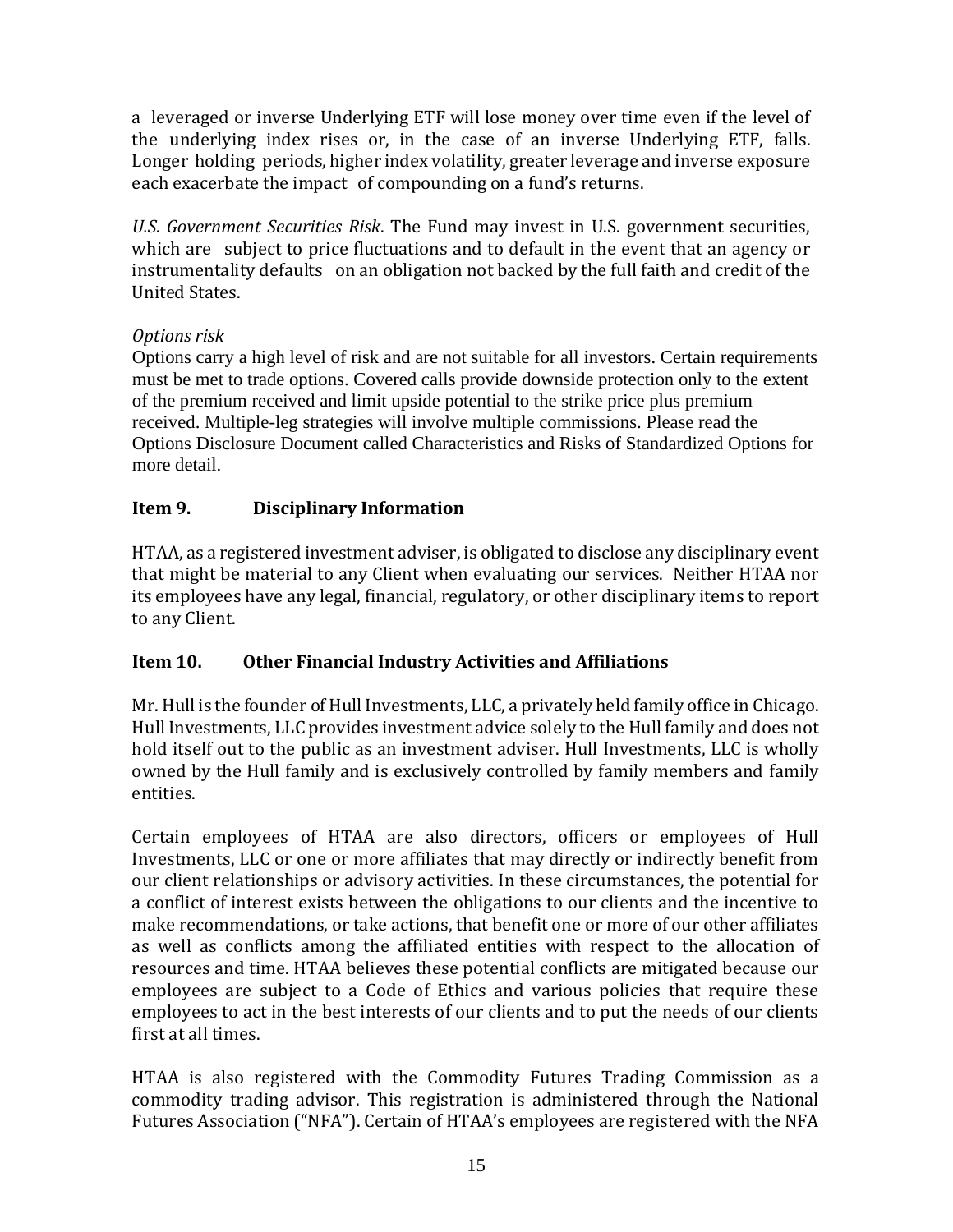as Principals and/or Associated Persons of HTAA if necessary or appropriate to perform their responsibilities.

#### <span id="page-14-0"></span>**Item 11. Code of Ethics, Participation or Interest in Client Transactions and Personal Trading**

HTAA has adopted a Code of Ethics in compliance with Rule 204A-1 under the Investment Advisers Act of 1940 that establishes standards of conduct for HTAA's supervised persons. The Code of Ethics includes general requirements that HTAA's supervised persons comply with their fiduciary obligations to clients and applicable securities laws, and specific requirements relating to, among other things, personal trading, insider trading, conflicts of interest and confidentiality of client information. It requires supervised persons to comply with the personal trading restrictions described below and to periodically report their personal securities transactions and holdings to HTAA's Chief Compliance Officer (the "CCO") and requires the CCO or designee to review those reports. It also requires supervised persons to report any violations of the Code of Ethics promptly to the CCO. Each supervised person of HTAA receives a copy of the Code of Ethics and any amendments to it and must acknowledge in writing having received those materials. Quarterly, each supervised person must certify that he or she complied with the Code of Ethics during the preceding quarter. Clients and prospective clients may obtain a copy of HTAA's Code of Ethics by contacting HTAA at (312) 356- 3150 or petra@hulltactical.com.

Under HTAA's Code of Ethics, HTAA and its supervised persons and employees may personally invest in securities of the same classes as HTAA purchases for clients and may own securities of issuers whose securities that HTAA subsequently purchases for clients. This practice creates a conflict of interest in that any of such persons can use his or her knowledge about actual or proposed securities transactions and recommendations for a client account to profit personally by the market effect of such transactions and recommendations. To address this conflict, except as described in Item 12 regarding aggregating securities transactions, Access Persons may not buy or sell Reportable Funds, in the aggregate amount of more than \$50,000 per transaction for all accounts in which he or she has any direct or indirect Beneficial Ownership, unless such person obtains, in advance of the transaction, clearance for that transaction from the Chief Compliance Officer. Access Persons may transact in the following without prior approval from the CCO: direct obligations of the government of the United States; bankers' acceptances, bank certificates of deposit, commercial paper and high quality short-term debt instruments, including repurchase agreements; shares issued by money market funds; shares issued by registered open-end investment companies other than the ETF; shares issued by unit investment trusts that are invested exclusively in one or more open-end funds; and any instrument that is not a security as defined in Section 202(a)(18) of the Advisers Act. These instruments include but are not limited to: futures contracts; options on futures contracts; general partnership interests, provided generally that the general partnership interest entitles the owner to exercise management control over the partnership; and direct interests in real estate. The pre-approval requirement also applies to any securities acquired, regardless of amount, in IPOs and private placements. The CCO must obtain the prior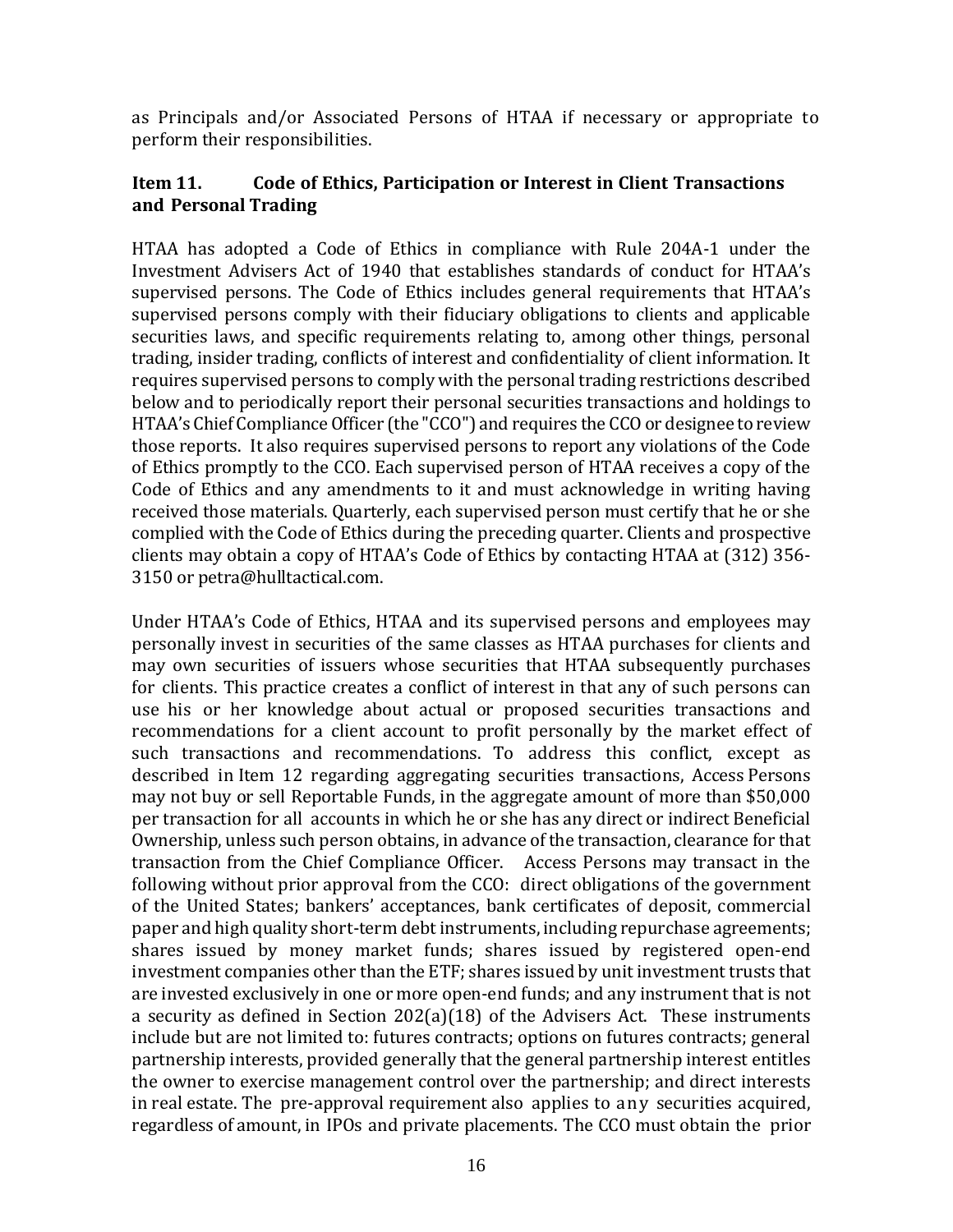written approval of HTAA senior management before effecting any transactions in the CCO's own proprietary accounts.

HTAA solicits investors who may or may not be HTAA's clients to invest in the Fund. HTAA has an incentive to cause a client to invest in the Fund instead of a Separate Account because of the reduced expenses and administrative burdens of managing a Fund compared to a Separate Account. In addition, if a Fund investor also has a Separate Account with HTAA that uses an investment strategy that is similar to that of the Fund, the investor may use knowledge of the other account's portfolio to decide if and when to make an additional investment or withdraw assets from the Fund at times when other Fund investors would have made similar decisions had they had similar transparency. HTAA discloses these conflicts of interest to clients and investors.

Because HTAA manages more than one account, there may be conflicts of interest over its time devoted to managing any one account and allocating investment opportunities among all accounts that it manages. For example, HTAA selects investments for each client based solely on investment considerations for that client. Different clients may have differing investment strategies and expected levels of trading. HTAA may buy or sell a security for one type of client but not for another or may buy (or sell) a security for one type of client while simultaneously selling (or buying) the same security for another type of client. HTAA attempts to resolve all such conflicts in a manner that is generally fair to all of its clients. HTAA may give advice to, and take action on behalf of, any of its clients that differs from the advice that it gives or the timing or nature of action that it takes on behalf of any other client so long as it is HTAA's policy, to the extent practicable, to allocate investment opportunities to its clients fairly and equitably over time. HTAA is not obligated to acquire for any account any security that HTAA or its supervised persons or employees may acquire for its or their own accounts or for any other client, if in HTAA's absolute discretion, it is not practical or desirable to acquire a position in such security for that account.

#### <span id="page-15-0"></span>**Item 12. Brokerage Practices**

HTAA generally has discretion in selecting the broker or futures commission merchant that it uses for Client transactions. Where HTAA has discretion in selecting a broker or futures commission merchant for any transaction or series of transactions, HTAA may consider a number of factors, including, for example:

- net price, clearance, settlement and reputation;
- financial strength and stability;
- efficiency of execution and error resolution;
- block trading and block positioning capabilities;
- willingness to execute related or unrelated difficult transactions in the future;
- order of call:
- offering to HTAA on-line access to computerized data regarding clients' accounts;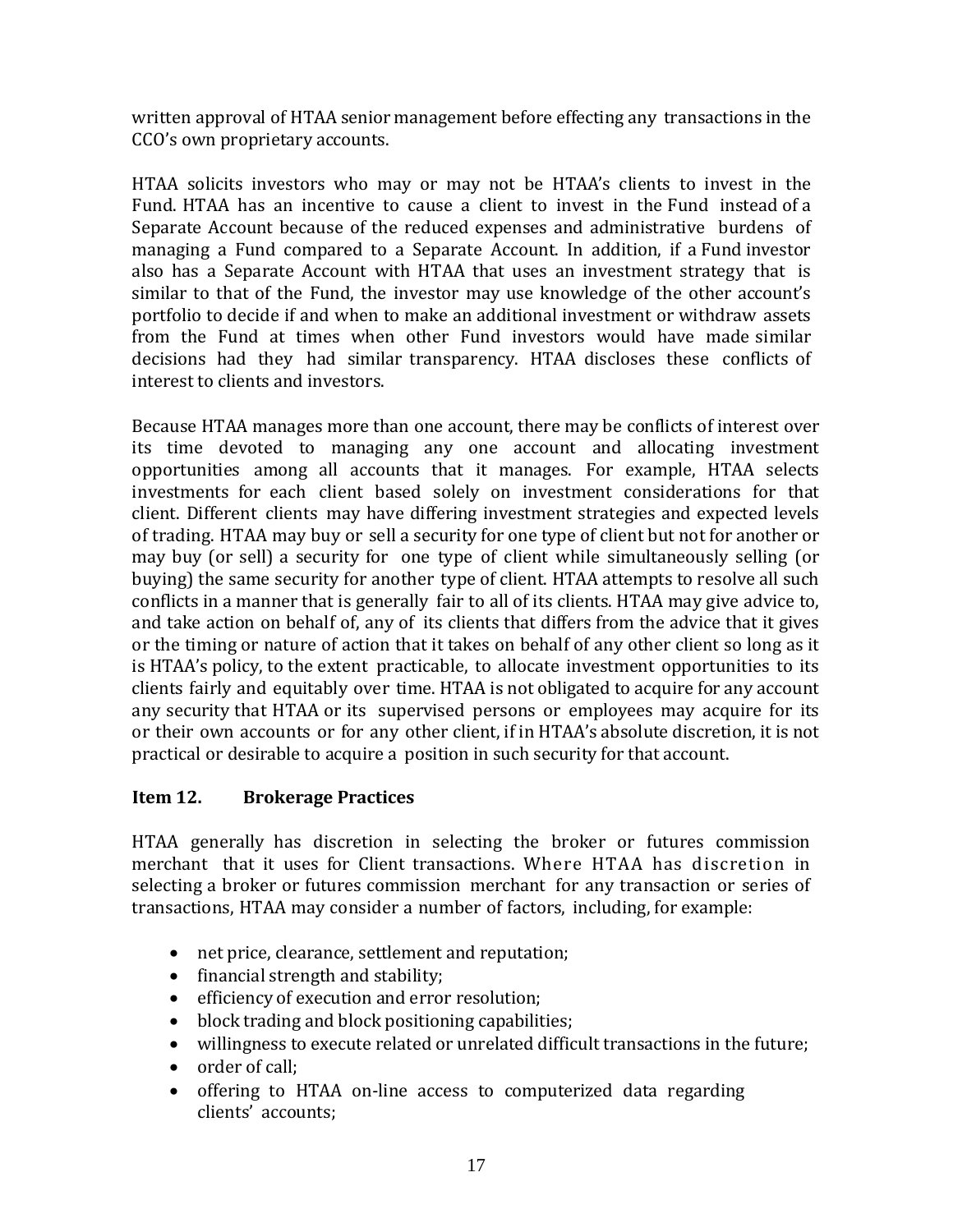- computer trading systems; and
- the availability of stocks to borrow for short trades.

HTAA has established brokerage accounts with ED&F Man to maintain custody of Separate Account clients' assets and to effect trades for their accounts. Although HTAA may recommend that its Separate Account clients establish accounts at ED&F Man, it is ultimately the client's decision to custody assets with ED&F Man or a different custodian.

ED&F Man may provide HTAA with access to its institutional trading and custody services, which are typically not available to ED&F Man retail investors. These services are contingent on HTAA committing to ED&F Man some specific amount of business (assets in custody or trading commissions). ED&F Man brokerage services include the execution of securities transactions, custody, research, and access to mutual funds and other investments that are otherwise generally available only to institutional investors or would require a significantly higher minimum initial investment.

For Separate Accounts maintained in its custody, ED&F Man generally does not charge separately for custody services but is compensated by account holders through commissions and other transaction-related or asset-based fees for securities trades that are executed through ED&F Man or that settle into ED&F Man accounts.

*Trade Aggregation*. HTAA may aggregate securities sale and purchase orders for a client with similar orders being made contemporaneously for other accounts that HTAA manages or with accounts of its affiliates. In such event, HTAA may charge or credit a client the average transaction price of all securities purchased or sold in such transactions. As a result, however, the price may be less favorable to the client than it would be if HTAA were not executing similar transactions concurrently for other accounts.

*HTAA's trade rotation policy.* Where HTAA seeks to transact in the same security in both Fund and Separate Accounts, the Fund will trade in these securities prior to the Separate Accounts, which can potentially cause execution prices between the Fund and the SMA to differ depending on the direction of the market. The Separate Account signals are generated shortly after 3pm CST (except for NYSE half-days). The trades are executed shortly after the signal is generated and confirmed, but generally before 3:15pm CST. This allows the system to capture all the information leading up to the market close and thus generate the most informed signal for the next day market exposure. HTAA also generates signals for the Fund, and these signals are generated and executed before 3pm CST. As a result, there will be daily deviations between the performance of the ETF strategy and the Separate Account strategy. The HTAA team monitors these deviations to ensure they do not have a persistent direction and do not impact the performance of either strategy on a long-term basis.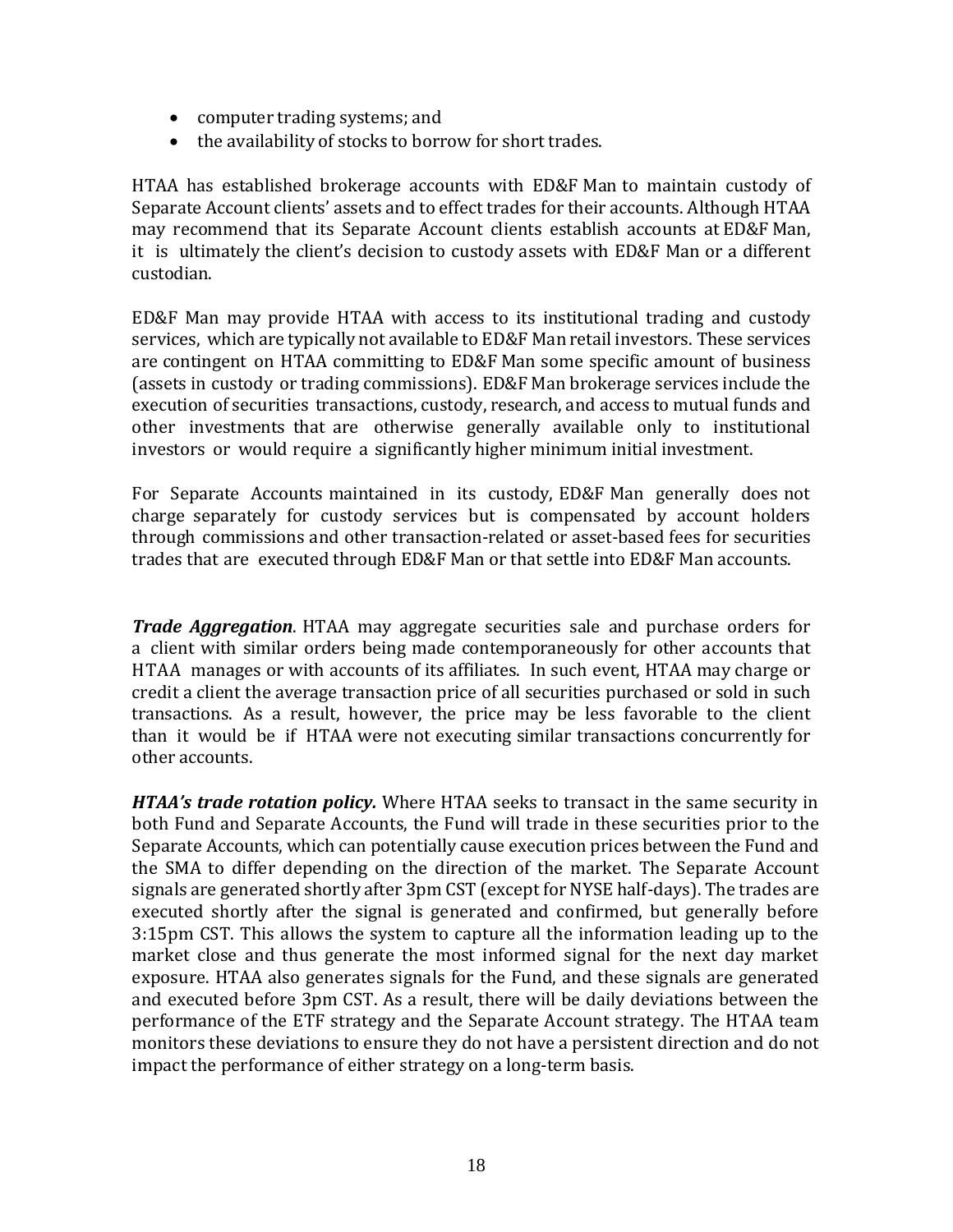*Principal and Cross Transactions*. HTAA does not affect principal or cross trades for or between any registered investment company that it advises (such as the Fund) and/or any of HTAA's other client accounts.

*Directed Brokerage*. From time to time, HTAA can accept a client's written direction to use a particular broker-dealer as part of the advisory agreement between the client and HTAA. A client can direct HTAA to use a particular broker-dealer for a variety of reasons, including:

- the client's relationship with the broker-dealer;
- the client's own evaluation of the broker-dealer and the quality of its trade execution;
- discounts or other benefits the client receives from the broker-dealer; and
- the existence of a commission recapture program under which the client receives the benefit of rebates or other benefits separately negotiated between the client and the broker-dealer.

HTAA does not evaluate the client's determination to direct the use of a particular broker-dealer. When HTAA is directed to use a particular broker-dealer, it is not able to negotiate commission levels or obtain discounts that otherwise may be available to HTAA, and the client may not receive the same quality of execution that HTAA may otherwise be able to obtain. Moreover, when a client directs HTAA to use a particular broker-dealer, HTAA may not be able to aggregate the client's securities transactions with those of other clients, and therefore may not be able to obtain the potential efficiencies available from trade aggregation.

*Soft Dollars:* When HTAA selects brokers, it may be based in part on the quality and amount of investment research or trading services which those brokers can provide to HTAA. HTAA may obtain these so-called "soft dollar" benefits from brokerage involving the client's assets, consistent with best execution. Trades are generally executed at a commission price per share that is not determined by reference to whether the trade generates soft dollar credits or not. Copies of soft dollar commission reports will be provided to clients upon request.

The soft dollar services are of the type described in Section 28(e) of the Securities Exchange Act of 1934, and related SEC guidance, and are provided by the brokers themselves - proprietary services -- or are non-proprietary services provided by third parties, and are designed to augment HTAA's own internal research, trading and investment strategy capabilities. A given service must provide lawful and appropriate assistance to the investment management process and the cost of such service must bear a reasonable relationship to the value of the research or trading service being provided before HTAA will use it. HTAA may use these arrangements to acquire such things as quotation services, and economic, industry and individual company research reports, among other things. The services obtained are generally used for all accounts and, accordingly, a service may be used to benefit accounts other than those whose trades generated the commissions paid to the broker providing the services. A limited number of clients from time to time may benefit from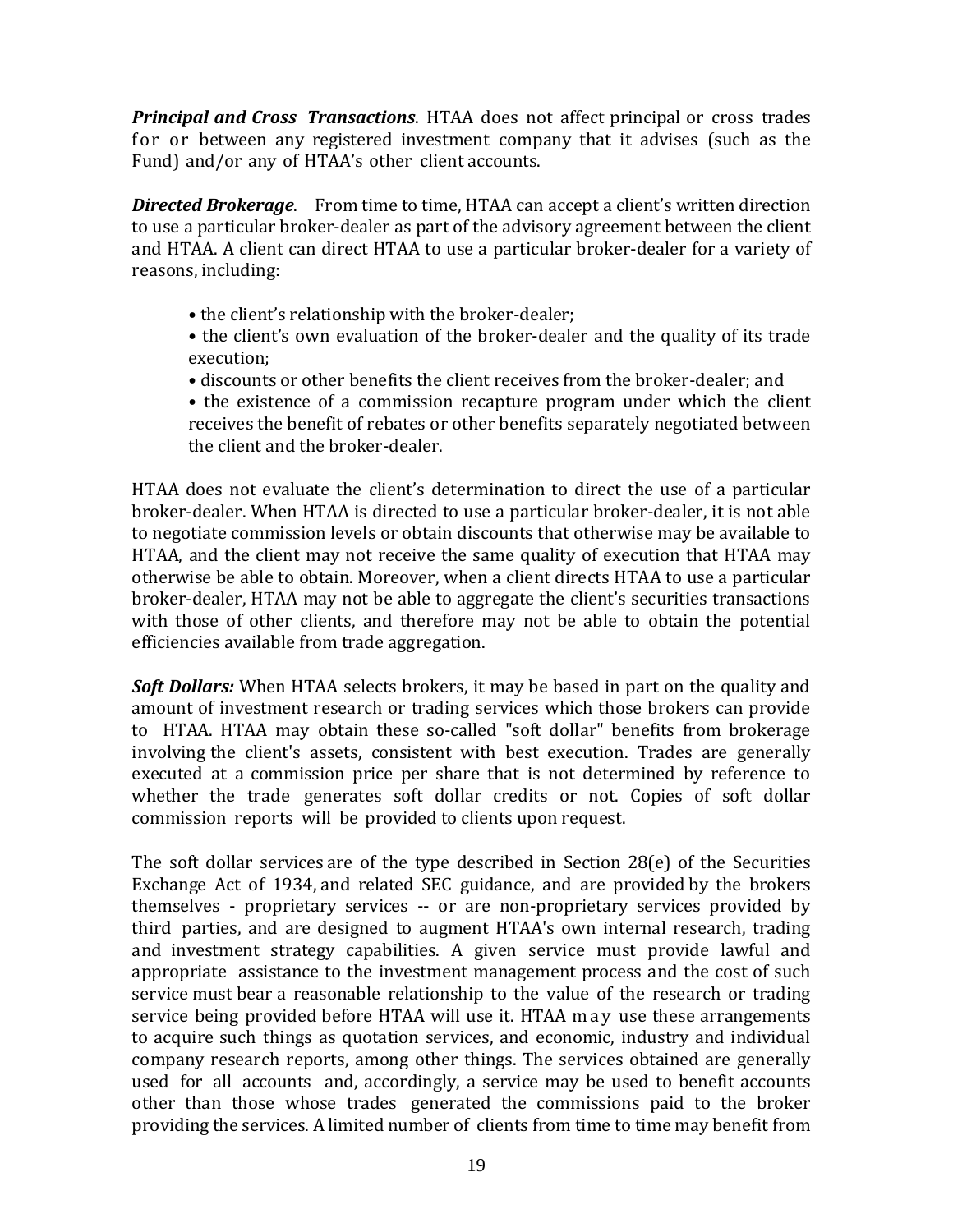these services although those accounts do not generate soft dollar commissions.

Due to the fact that HTAA may obtain a benefit from these services which it does not pay for itself, it may have an incentive to select a broker-dealer based on its interest in receiving the investment research or other product or service. To ensure that it continues to receive best execution of all trades, including any trades for which it receives soft dollar benefits, HTAA reviews all of its trades on a regular and ongoing basis. HTAA currently is not a party to any soft dollar arrangements and does not anticipate entering into any such arrangements.

# <span id="page-18-0"></span>**Item 13. Review of Accounts**

HTAA endeavors to review all accounts at least quarterly but will do so no less than annually. Such reviews examine compliance with clients' investment objectives and account guidelines, account performance, and the Adviser's current investment processes and practices. HTAA's portfolio managers are generally responsible for the daily management and review of the accounts under their supervision. Each account holder receives from their custodian(s), on either a monthly or quarterly basis, statements showing the current market value as well as interest and dividends for the reporting period.

# <span id="page-18-1"></span>**Item 14. Client Referrals and Other Compensation**

HTAA may engage solicitors to whom it pays cash, or a portion of the advisory fees paid by clients referred to it by those solicitors. In such cases, this practice is disclosed in writing to the client and HTAA complies with the other requirements of Rule 206(4)-3 under the Investment Advisers Act of 1940, to the extent required by applicable law. Currently, HTAA is not a party to any such solicitation agreements.

HTAA receives a non-economic benefit from ED&F Man in the form of the support products and services it makes available to HTAA and other independent investment advisors whose clients maintain their accounts at ED&F Man. These products and services, how they benefit HTAA, and the related conflicts of interest are described above (see Item 12—Brokerage Practices). The availability of ED&F Man's products and services to HTAA is not based on giving particular investment advice, such as buying particular securities for HTAA's clients.

# <span id="page-18-2"></span>**Item 15. Custody**

HTAA does not hold client funds but instead requires that they be held by a third party "qualified custodian." We may however have limited control (i.e. a form of custody) in some instances to deduct our advisory fees from your account with your authorization, or to request disbursements on your behalf (although various types of written authorizations are generally required depending on the type of disbursements).

The ability of HTAA to automatically debit advisory fees directly from client accounts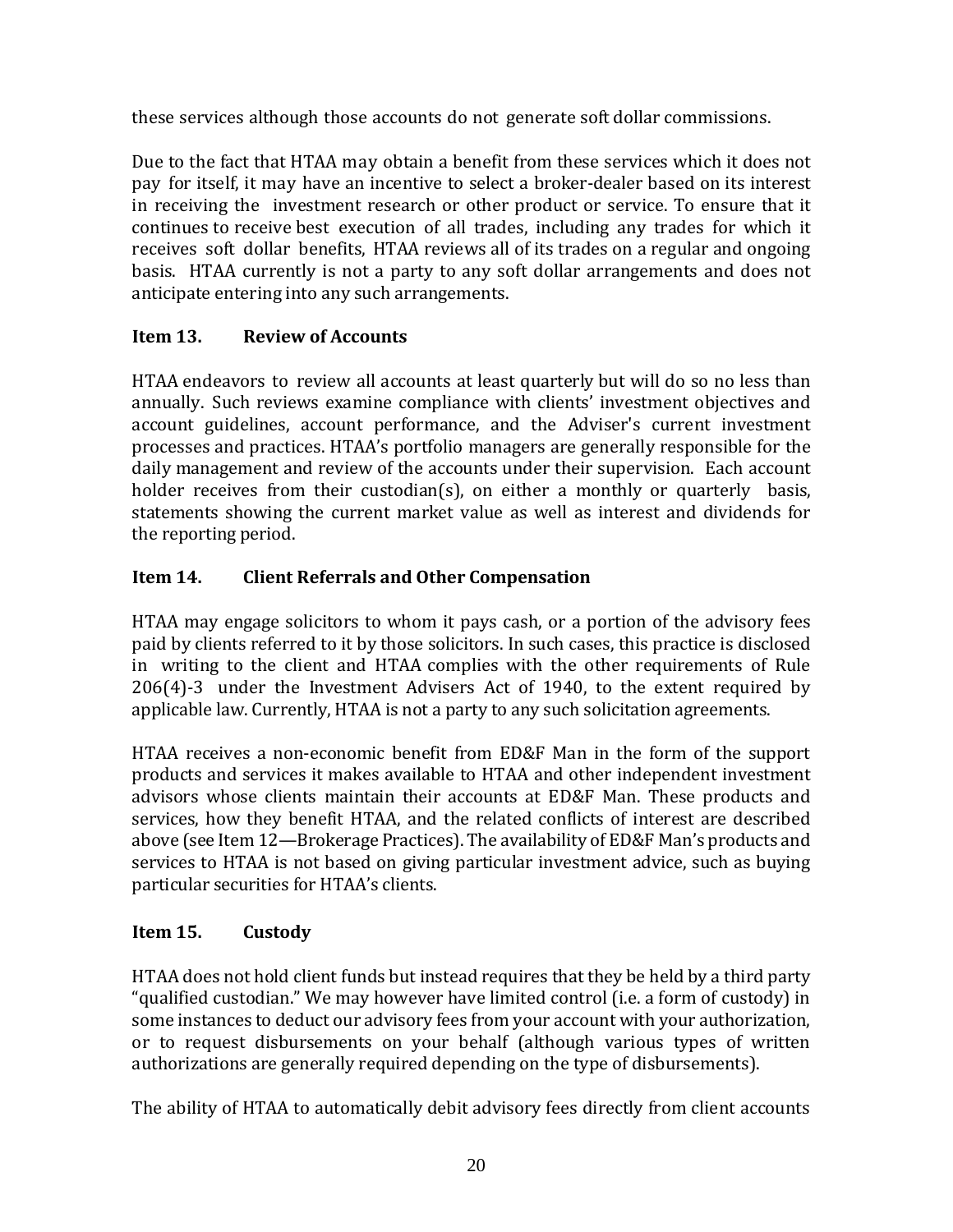is notated in the Client's investment advisory agreement, as applicable.

# <span id="page-19-0"></span>**Item 16. Investment Discretion**

HTAA has discretionary authority to manage investment accounts on behalf of Clients pursuant to a grant of authority in the Fund's formation documents and the Separate Account Investment Advisory. Such discretion is limited by the requirement that clients advise HTAA of:

- the investment objectives of the account;
- any changes or modifications to those objectives; and
- any specific investment restrictions relating to the account.

A client must promptly notify HTAA in writing if the client considers any investments recommended or made for the account to violate such objectives or restrictions. A client may at any time direct HTAA to sell any securities or take such other lawful actions as the client may specify to cause the account to comply with the client's investment objectives. In addition, a client may notify HTAA at any time not to invest any funds in the client's account in specific securities or specific categories of securities.

# <span id="page-19-1"></span>**Item 17. Voting Client Securities**

A public company's shareholders typically have the right to vote on various corporate issues. Clients typically delegate to an adviser the authority to vote proxies for shares they own. Under the Advisers Act, an adviser has a duty of care and loyalty with respect to all services undertaken for clients, including proxy voting.

Rule 206(4)-6 under the Advisers Act requires that an adviser must vote proxies in a manner consistent with clients' best interest and must not place its interests above those of its clients when doing so. It requires an adviser to: (i) adopt and implement written policies and procedures that are reasonably designed to ensure that the adviser votes proxies in the best interest of its clients, and (ii) to disclose to clients how they may obtain information on how the adviser voted. In addition, Rule 204-2 requires the adviser to keep records of proxy voting and client requests for information. The Board of Trustees of the Fund has appointed and granted ETC the authority to vote proxies for the securities in the Fund.

HTAA will vote proxies for securities held in a Client's Separate Account, using the following procedures to comply with the Advisers Act.

*1. Proxy Voting Policy and Procedures and Proxy Voting Guidelines –* HTAA generally votes proxies for securities HTAA has selected that are held in client Separate Accounts, unless the client has directed HTAA to send proxies to the client or another person. HTAA has adopted Proxy Voting Policy and Procedures and Proxy Voting Guidelines and all proxies will be voted in accordance with such guidelines.Employees are expected to refer to these procedures when dealing with proxy voting issues.